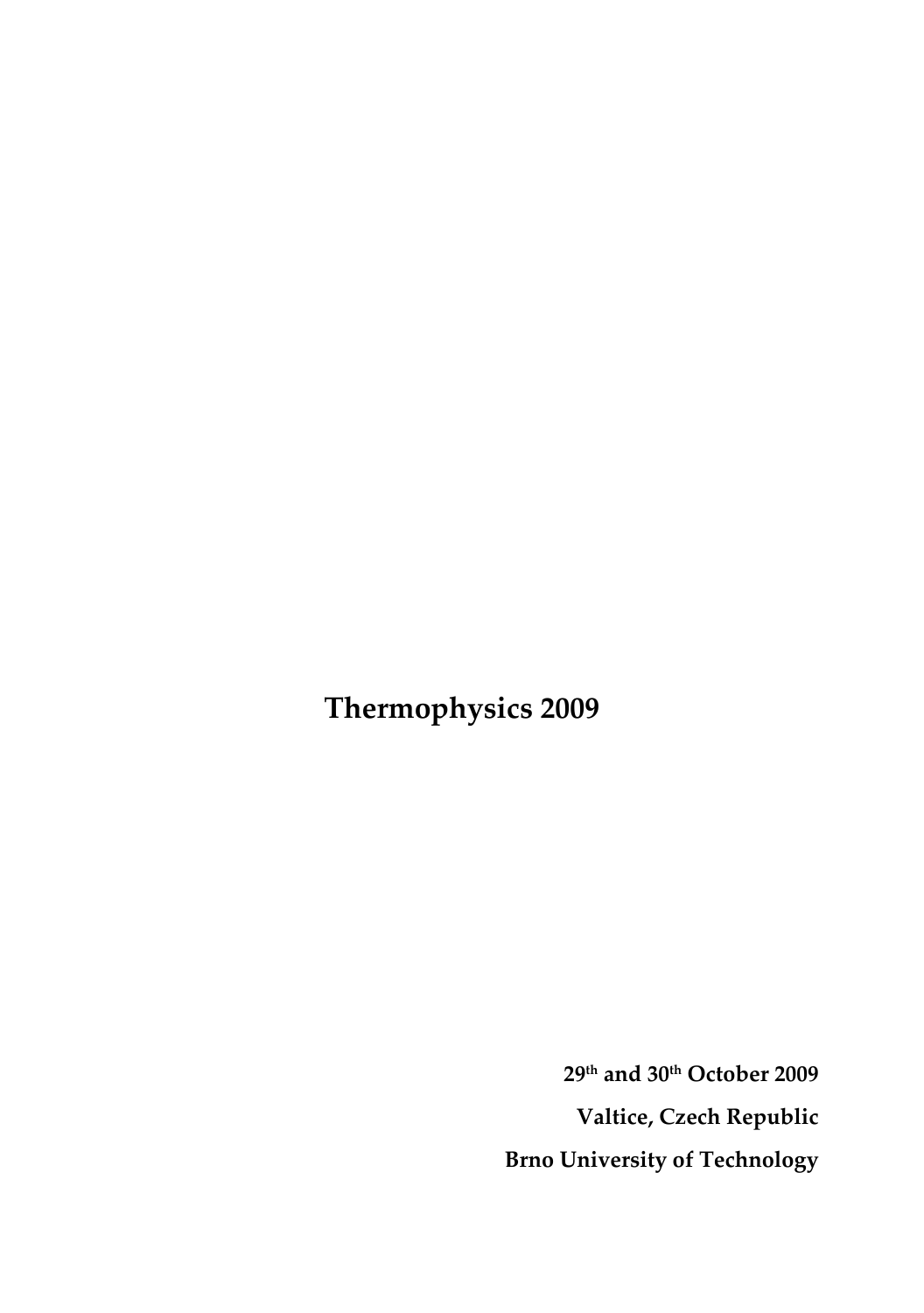### **Acknowledgment**

Publication of this book was financially supported by the Czech Ministry of Education, Youth and Sports, under project No MSM 6840770031.

### **Committees**

### **SCIENTIFIC COMMITTEE**

prof. Ing. Robert Černý, DrSc. prof. Ing. Oldřich Zmeškal, CSc. Ing. Ľudovít Kubičár, DrSc.

### **ORGANIZING COMMITTEE**

Ing. Zbyšek Pavlík, Ph.D. Ing. Milena Pavlíková, Ph.D. Ing. Pavla Štefková Bc. Lenka Hřebenová Tomáš Bžatek

Thermophysics 2009, Book of Abstracts

Brno University of Technology, Faculty of Chemistry, 2009

ISBN 978‐80‐214‐3970‐2

Included abstracts were not corrected.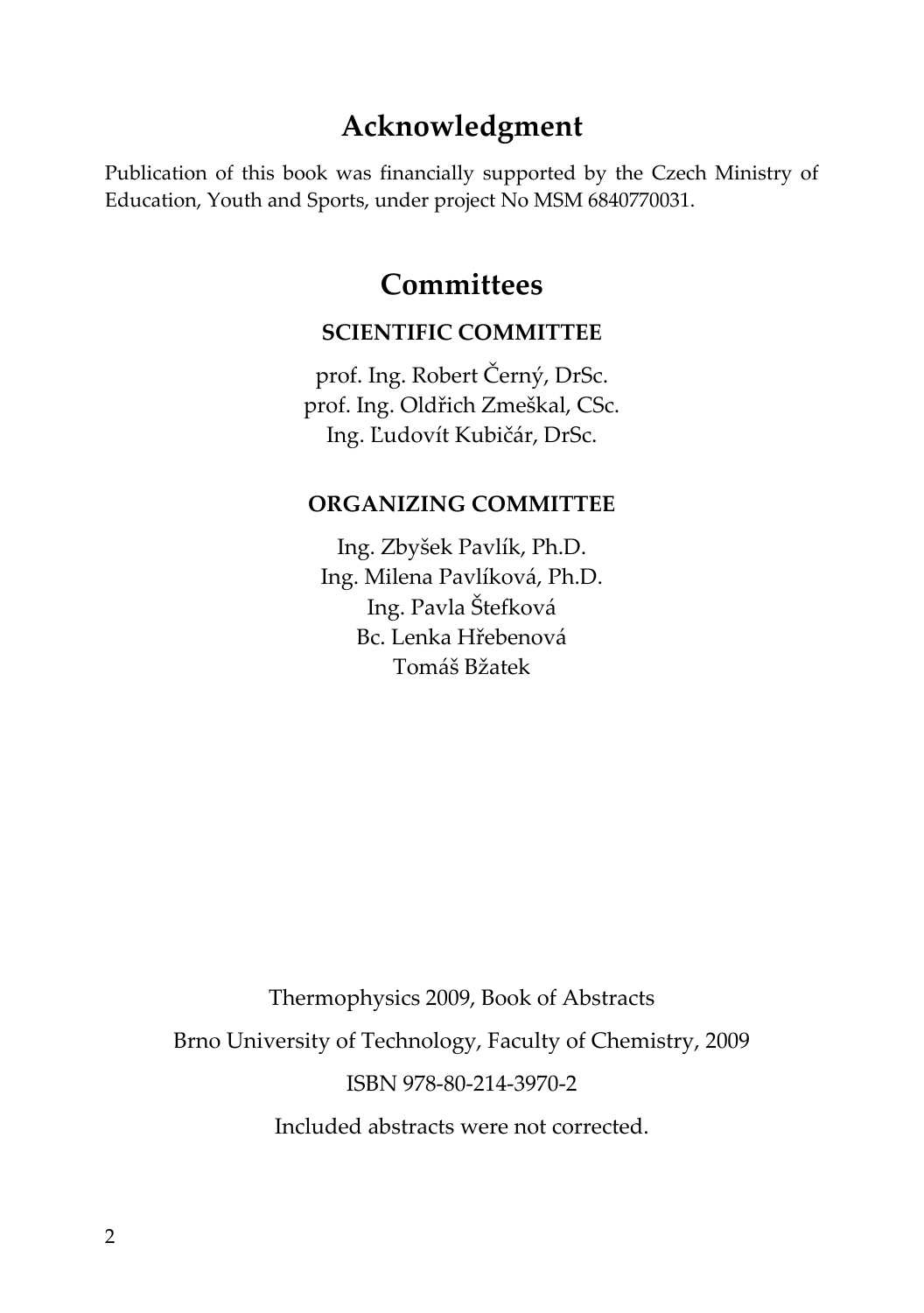# **Content**

| Boháč, V. Kubičár Ľ., Némethy L., Dieška P. Investigation of moisture influence                                                                            |
|------------------------------------------------------------------------------------------------------------------------------------------------------------|
| Calvo Anibarro C., Kubicar L. Study of the curing process of an epoxy resin by                                                                             |
| Casares L., Kubičár L. Moisture Transport through porous materials monitored                                                                               |
| Čulík F., Lukovičová J. Diffusivity determination from measurement of the time                                                                             |
| Holubek M., Mihalka P., Matiasovsky P. Relationship between calcium silicate                                                                               |
| Koci J., Madera J., Vejmelkova E., Cerny R. Computational modelling<br>of coupled heat and moisture transport with hysteretic hydric parameters 10         |
| Koronthalyova O. Effect of water vapour permeability moisture dependence                                                                                   |
| Kubičár Ľ., Štofanik V., Vretenár V., Boháč V., Dieška P. Thermophysical                                                                                   |
| Matiasovsky, P., Takacsova, Z. Analysis of water vapour sorption process                                                                                   |
| Medved I. A statistical mechanical description of phases and first-order                                                                                   |
| Mihalka P., Matiasovsky P. Analysis of moisture hysteresis of building                                                                                     |
| Moravcikova J. Thermodilatometry of ceramics using by the simple                                                                                           |
| Ondruska J., Trnik A. The influence of heating rate on thermal processes                                                                                   |
| Panas A. J., Nowakowski M. Numerical validation of the scanning<br>mode procedure of thermal diffusivity investigation applying temperature oscillation 18 |
| Pavlík Z., Fiala L., Pavlíková M., Černý R. Experimental analysis of water                                                                                 |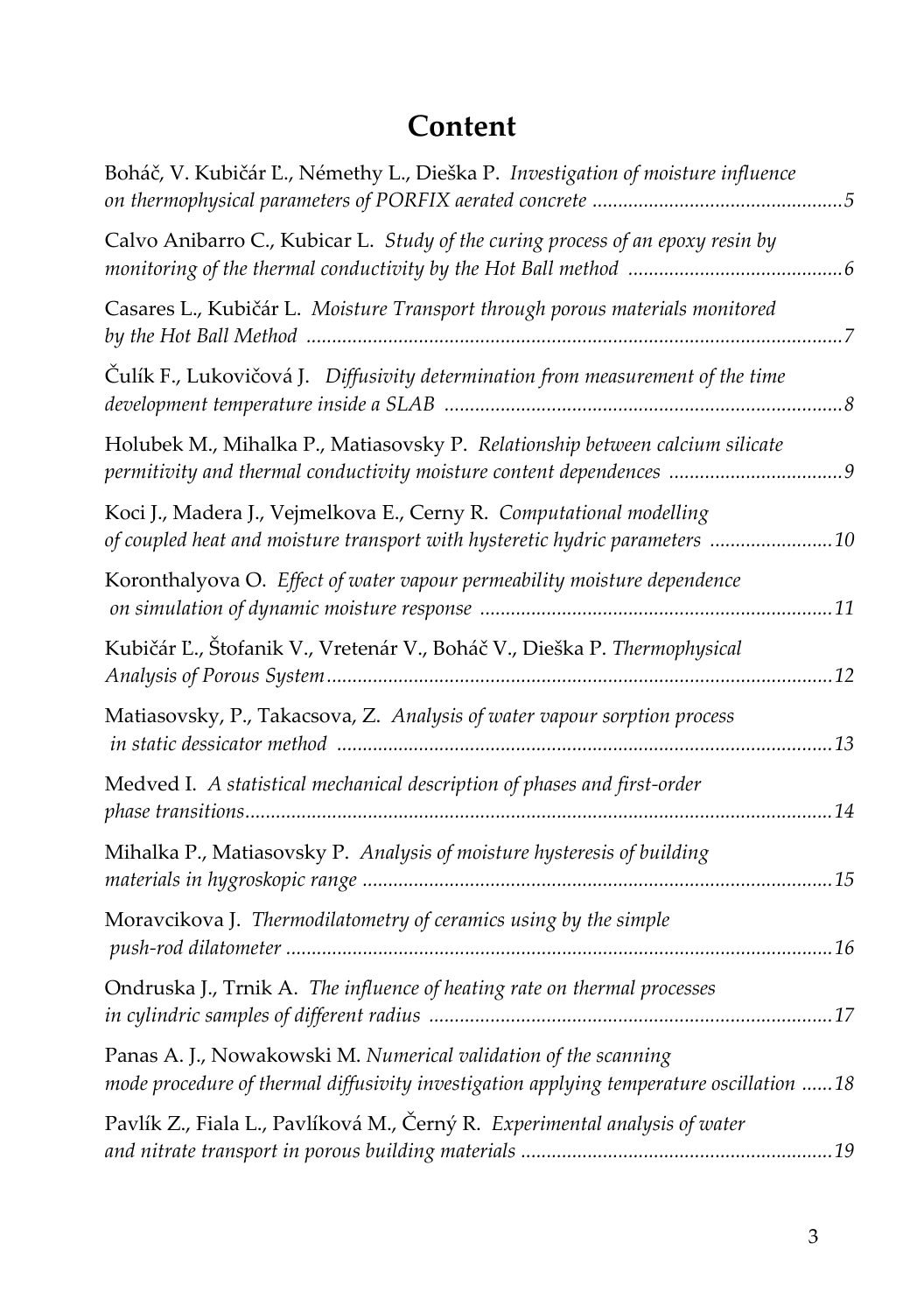| Stastnik S., Vala J., Novacek J. Thermomechanical modelling of a maturing                                                                                          |
|--------------------------------------------------------------------------------------------------------------------------------------------------------------------|
| Suchorab Z., Sobczuk H. Dielectric Properties of Building Materials21                                                                                              |
| Terpiłowski J., Woroniak G. Investigation of the thermal diffusivity<br>of the Fes2Ni48 and Fe40Ni60 alloys by means of modified flash method<br>.22               |
| Toman J., Korecký T., Černý R. Thermal conductivity in dependence<br>.23                                                                                           |
| Trník A., Štubňa I., Ondruška J. The thermodilatometric analysis of                                                                                                |
| Vejmelková E., Keppert M., Pavlíková M., Černý R. <i>Thermal, hygric and</i>                                                                                       |
| Vretenár V., Kubičár Ľ, Boháč V., Predmerský M. Thermal conductivity                                                                                               |
| Zmeškal, O., Hřebenová, L., Štefková, P. The use of step wise and pulse transient<br>methods for the study of photovoltaic cells laminating films properties 27    |
| Zmywaczyk, J., Wielgosz, M., Koniorczyk, P., Gapski, M. Identification of<br>some thermophysical and boundary parameters of black foamglas by an inverse method 28 |
| Baník I., Lukovičová J. Measurement of the thermophysical parameters of materials                                                                                  |
|                                                                                                                                                                    |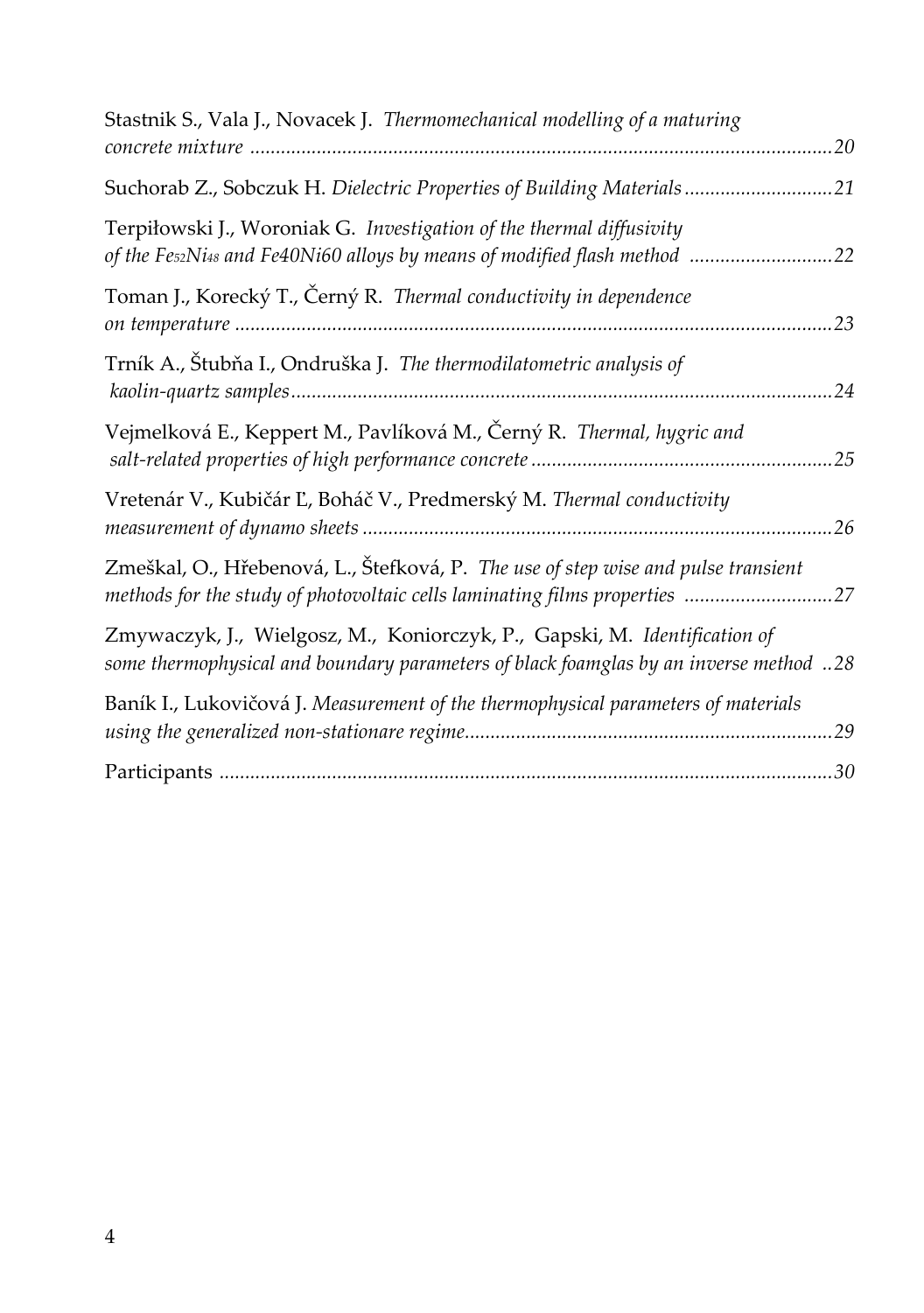# **Investigation of moisture influence on thermophysical parameters of PORFIX aerated concrete**

#### **Boháč V., Kubičár Ľ., Némethy L., Dieška P.**

#### vlastimil.bohac@savba.sk

Thermophysical properties of porous materials like aerated concrete are strongly dependent on moisture content in pores. This fact influences the use of such material in a practice. The knowledge of this behaviour and its influence on overall performance of the masonry material is one of the criteria for competitive success of the industrial product.Thermophysical parameters, e.g. the thermal conductivity, thermal diffusivity and specific heat of two PORFIX materials were measured by pulse transient method.Two sets of PORFIX specimens of two different volume densities (400 and 520 kg.m<sup>-3</sup>) were prepared. Specimen sets were conditioned under air protected conditions and were saturated with moisture content for a period of about one month. Final moisture content for each set was determined by weighting method. Thermophysical parameters were measured for six different moisture contents ‐ 0, 3, 6, 10, 15 and 20 wt%.The results show strong dependency on moisture content for all thermophysical parameters within an investigated range of conditioned moistures. We found, that the value of thermal conductivity measured for dry specimens and the conditioned ones to the 20 wt% of moisture content increases two times.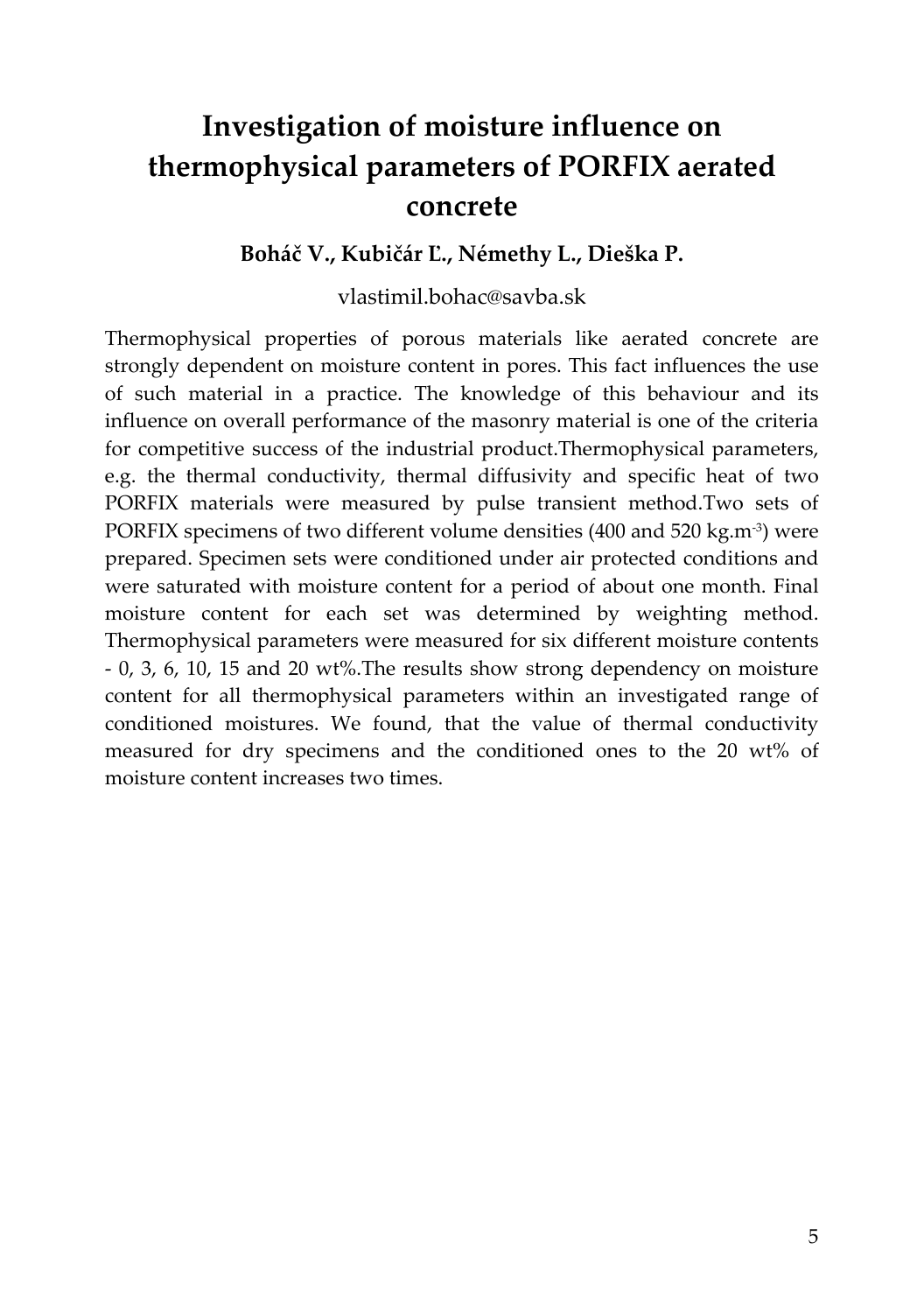# **Study of the curing process of an epoxy resin by monitoring of the thermal conductivity by the Hot Ball method**

#### **Calvo Anibarro, C., Kubicar, L.**

#### carlos.calvo@savba.sk

Epoxy resins are materials capable of polymerizing under determined conditions, i.e. a temperature increase or the presence of a hardener, yielding a three‐dimensional net formed by the cross‐linking of the chains. This polymerization is also called curing process. During the curing process different physical changes are produced in the system. First, blocks of polymers are formed and then, the blocks are cross‐linked obtaining the cured epoxy resin with high molecular weight and viscosity. As a consequence of the aforementioned changes, the heat capacity and the main free path of phonons are affected, altering the thermal conductivity of the system as well. This paper deals with the study of the curing process of an epoxy resin by monitoring of the thermal conductivity using the Hot Ball method.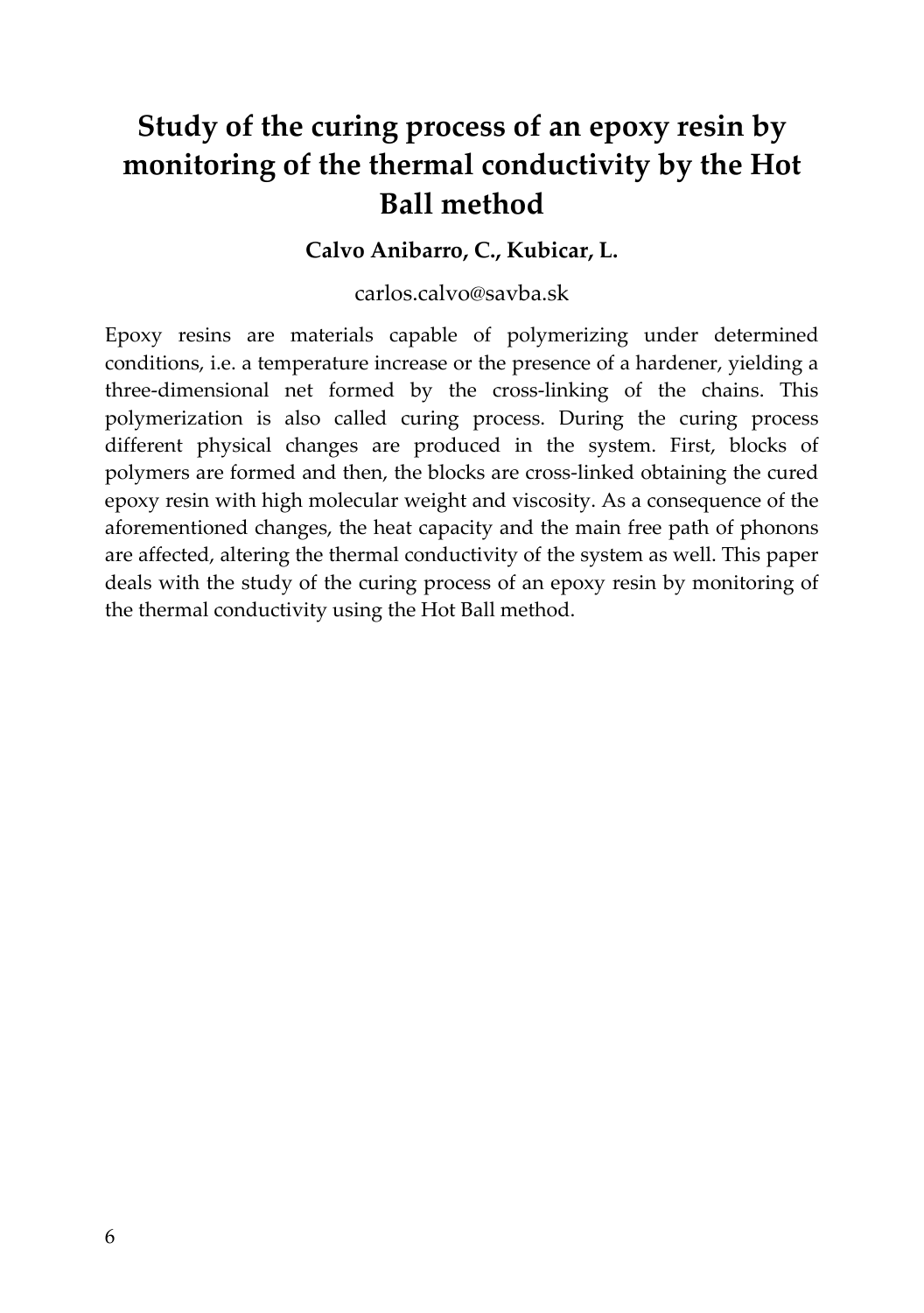# **Moisture transport through porous materials monitored by the Hot Ball Method**

### **Casares L., Kubičár L.**

### niran51@gmail.com

Cultural and historical monuments are predominantly constructed of porous materials, where moisture plays a dominant role in their deterioration. Considering this fact, we performed experimental measurements of moisture diffusion through porous materials as sandstone. Our experimental studies are focused on a 17% porosity sandstone piece (dimensions  $100 \times 50 \times 50$  mm) from Sander Schilfsandsteingbruch (Germany). A new hot ball method technique was used for monitoring moisture transport. Our sandstone block has been used for one-dimensional diffusion experiments in which water was diffused through a 50x50mm base surface, while side surfaces remained isolated for moisture transport. Three processes were studied, drying, saturation through a step‐wise regime and water‐pulse regime. With our work we were able to characterize and calibrate the sample, and to study the changes in moisture transport with temperature.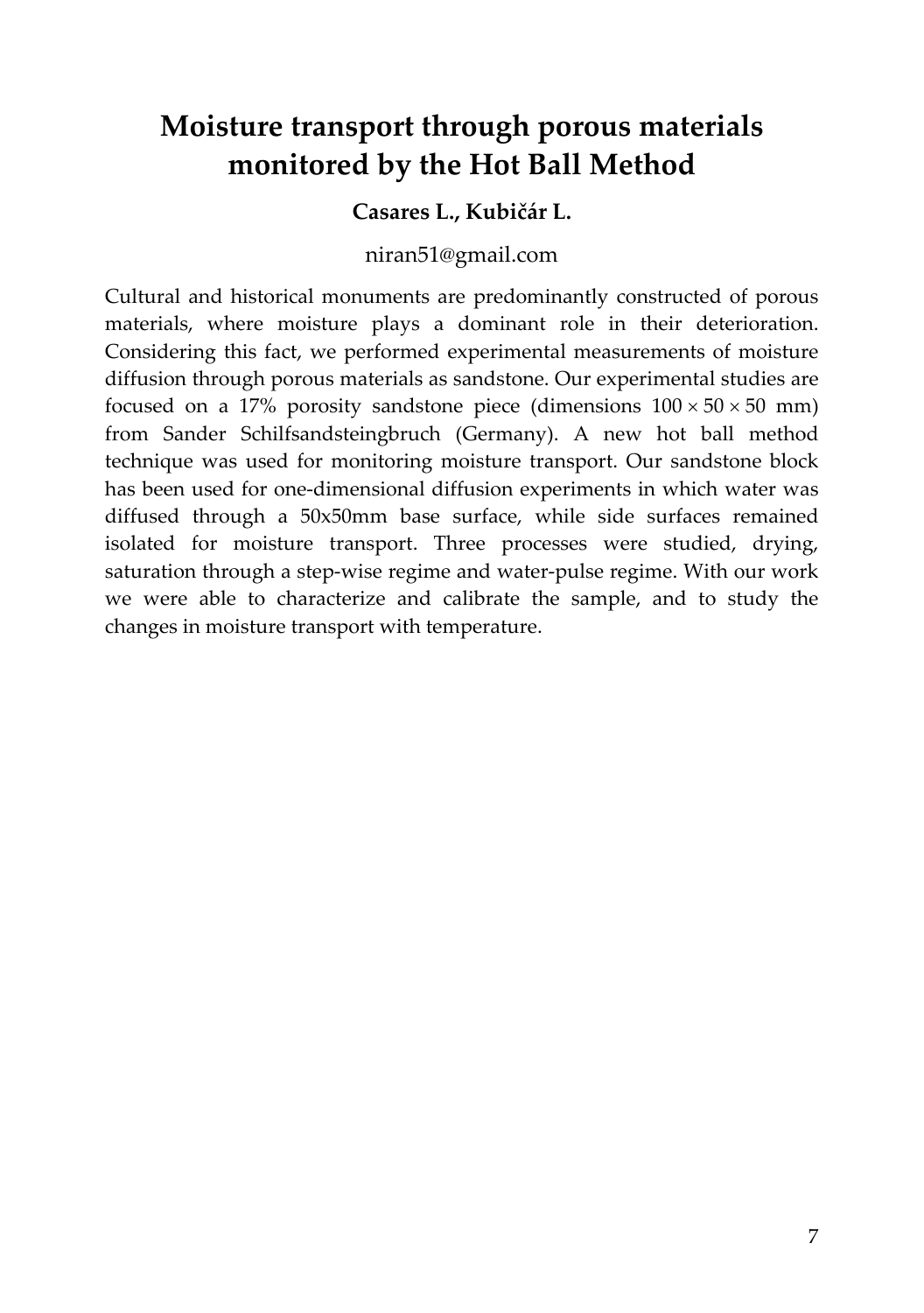# **Diffusivity determination from measurement of the time development temperature inside a slab**

### **Čulík F., Lukovičová J.**

jozefa.lukovicova@stuba.sk

The conditions are discussed under which the non steady temperature field inside a slab of the thickness l can be considered as 1D problem. In this case we introduce two solution of the 1D heat conduction eq. under constant temperature at the border planes of the slab as well as at a constant initial temperature inside the slab. Knowledge of the time development temperature from experiment in a plane inside the slab parallel to the border planes permit us to determine thermal diffusivity a of the slab. To this aim the solutions of the 1D heat conduction eq. represented by infinite series it is possible to cut after first n terms and to omit the rest. Such finite series well approximate time development of the temperature in two cases: in the short period of the time and in the long period of the time.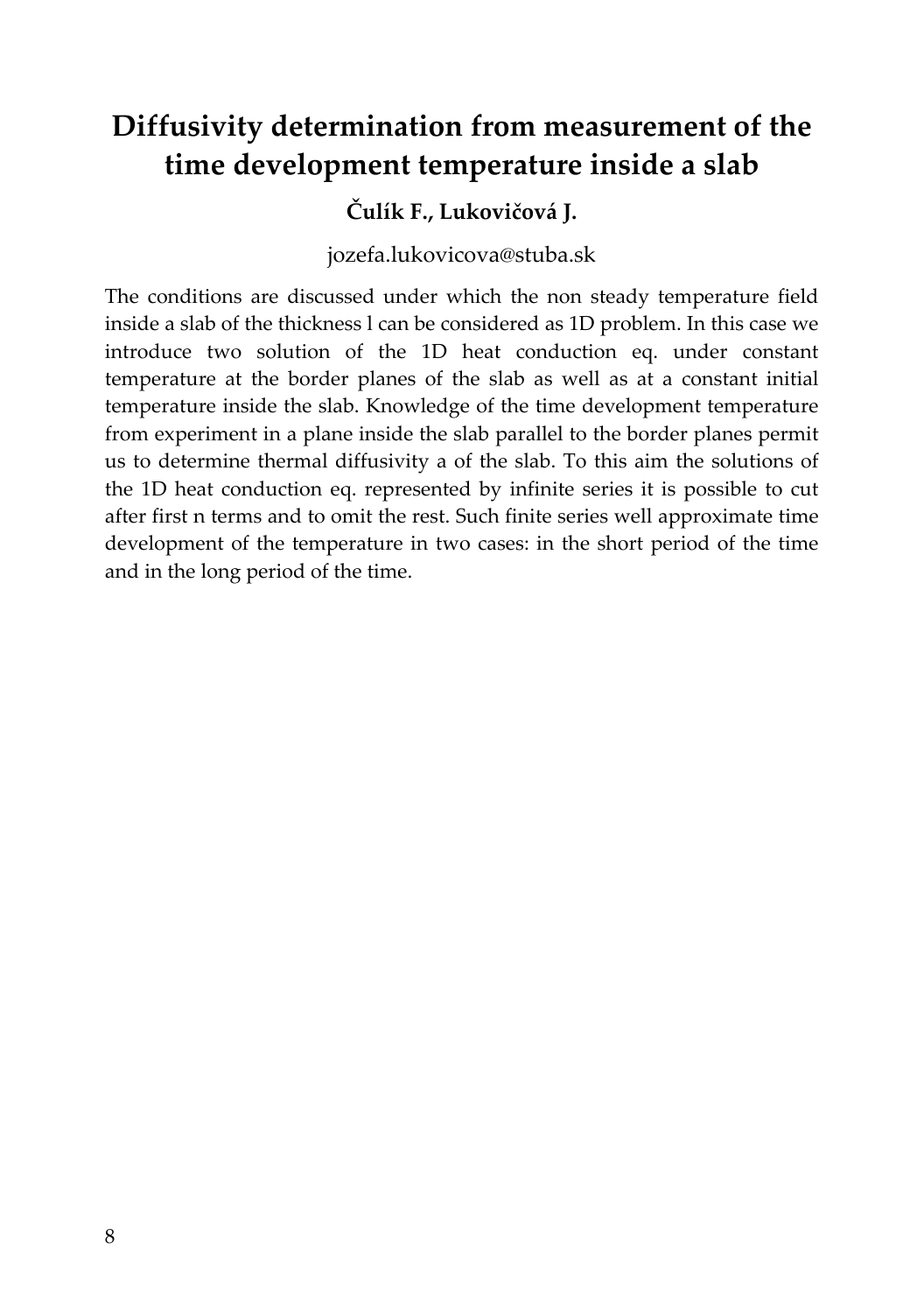# **Relationship between calcium silicate permitivity and thermal conductivity moisture content dependences**

#### **Holubek, M., Mihalka, P.,Matiasovsky, P.**

holubek@svf.stuba.sk

The permittivity of a calcium silicate as a function of the moisture content was determined using standard TDR equipment. The obtained results were compared with available results of moisture dependent thermal conductivity of the same material. A similarity between both material properties determined by moisture content has been found.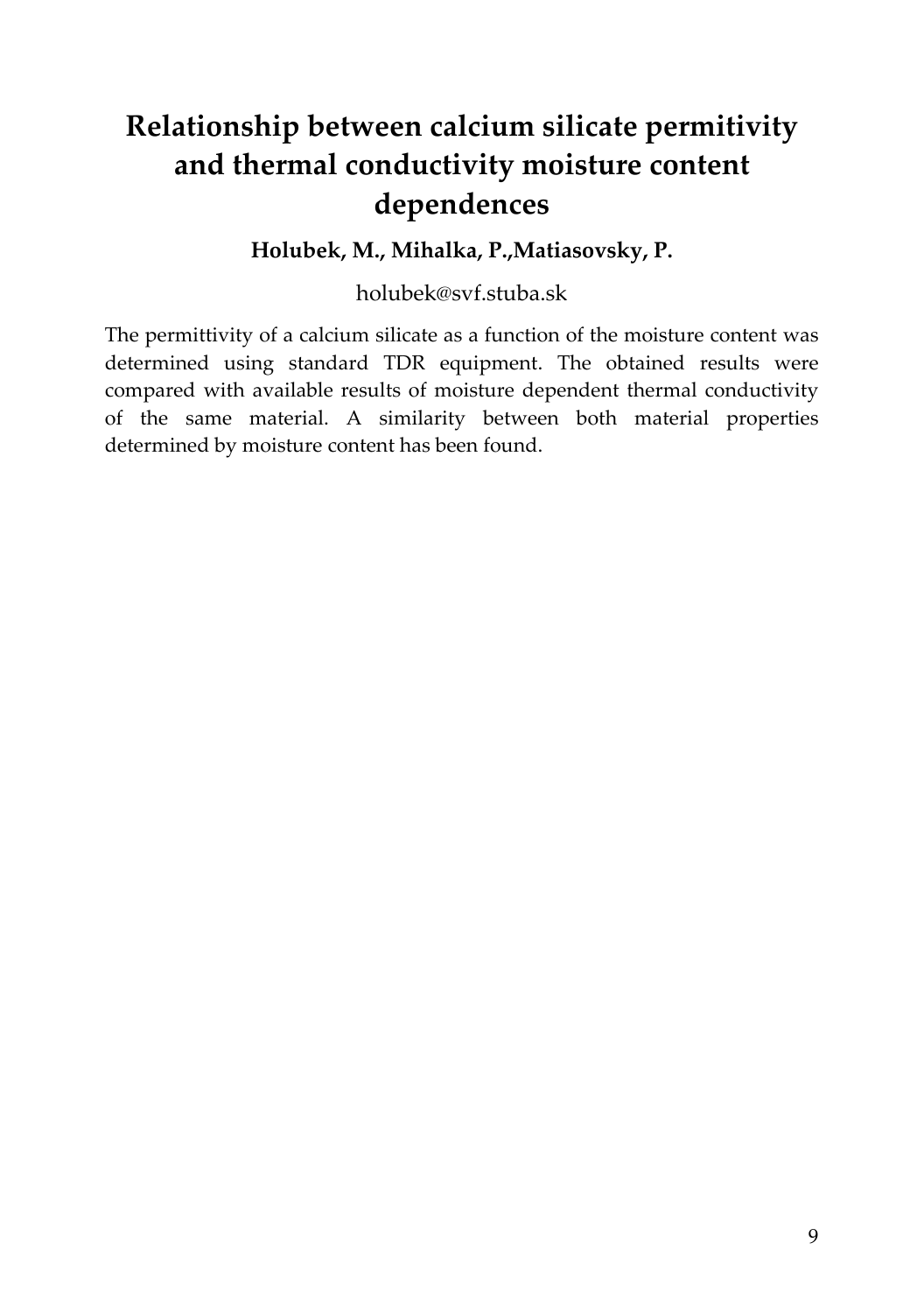# **Computational modelling of coupled heat and moisture transport with hysteretic hydric parameters**

**Koci, J., Madera, J., Vejmelkova, E., Cerny, R.**

jan.koci@fsv.cvut.cz

A computational model of coupled heat and moisture transport in porous building materials taking into account hysteresis of hydric parameters is presented. A practical application of the model shows that the hysteretic moisture transport and storage parameters can be considered as quite important in service life analyses of multi‐layered systems of porous building materials.

### **Acknowledgement**

This research has been supported by the Czech Ministry of Education, Youth and Sports, under project No MSM 6840770031.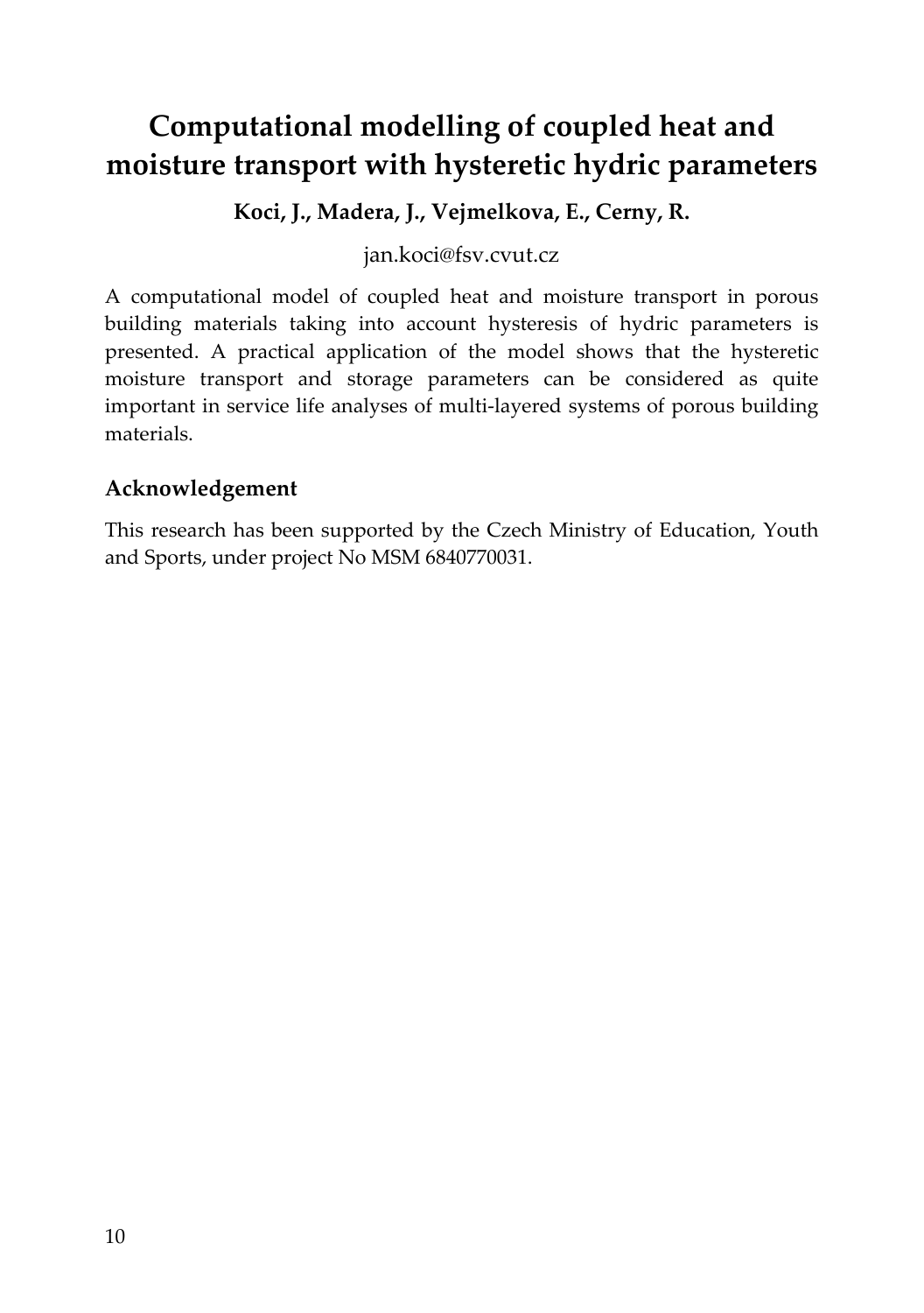# **Effect of water vapour permeability moisture dependence on simulation of dynamic moisture response**

#### **Koronthalyova, O.**

#### usarkoro@savba.sk

In simulations of an isothermal moisture flow the surface flow effects can be involved in the moisture dependent water vapour permeability. Generally, the water vapour permeability is function of moisture content but it is often modeled as vapour permeability / relative humidity relation using the standard cup method measurements results. In this work the effect of the used water vapour permeability function on the reliability of simulation results was evaluated for the case of drying of capillary porous material in the hygroscopic range . The simply experiment, consisting in monitoring of isothermal 1‐D drying of the chosen building materials (burnt clay bricks, autoclaved aerated concrete) was done. In the following simulations of the drying process different expressions of vapour permeability moisture dependence were used. On the base of the comparison of the measured and simulated results the suitability of the used water vapour permeability functions was determined and the consequences for simulation of dynamic moisture response were discussed.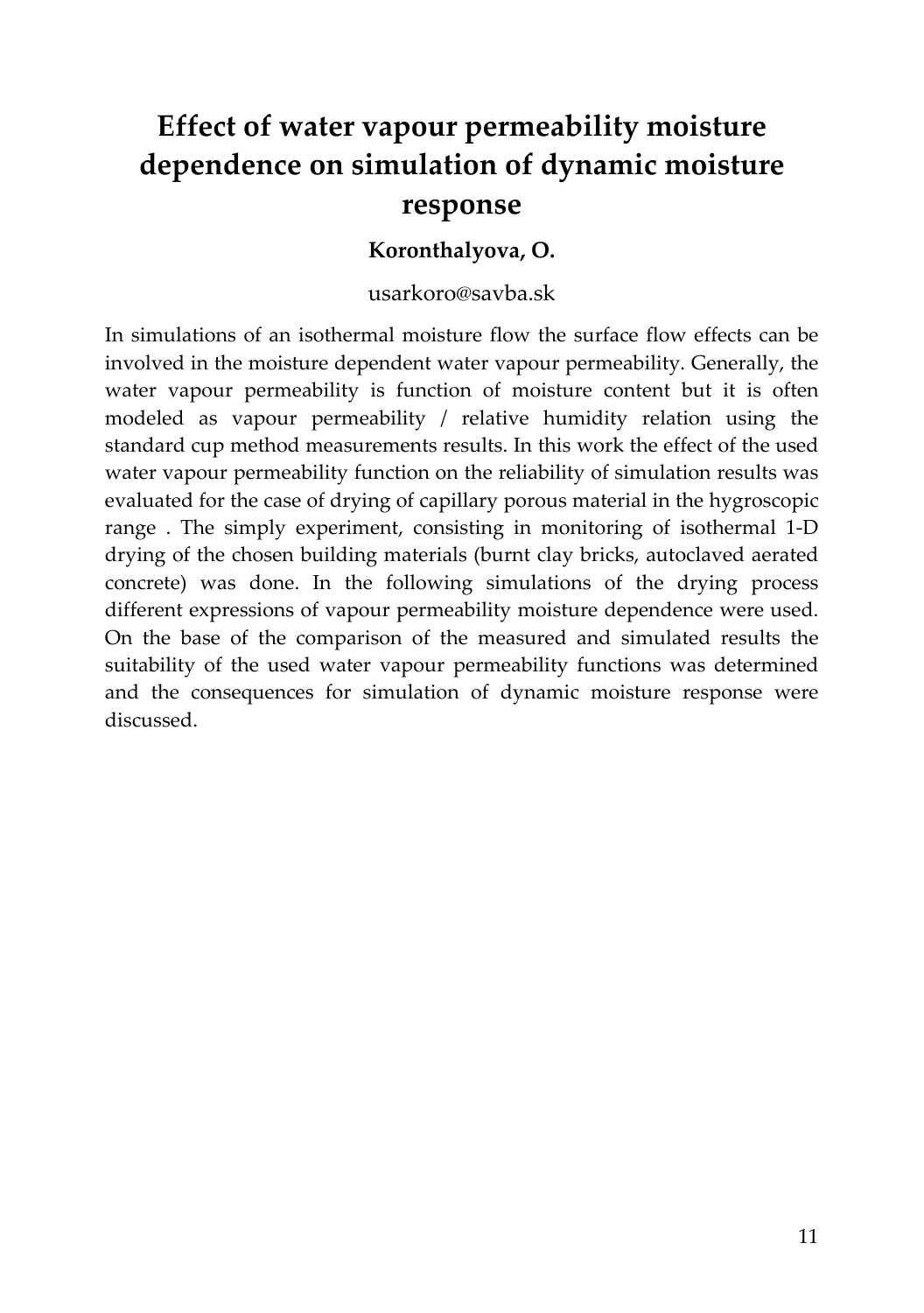## **Thermophysical Analysis of Porous System**

**Kubičár Ľ., Štofanik V., Vretenár V., Boháč V., Dieška P.**

#### kubicar@savba.sk

Contribution discusses application of the instrument RTLab (Thermophysical tester) for thermophysical analysis of the porous materials. Here, thermophysical analysis means the measuring specific heat, thermal diffusivity and thermal conductivity at the specific thermodynamic condition. Thermodynamic conditions are given by temperature and the specific degree of moisture. In addition investigation of the advance of freezing/melting front will be demonstrated due monitoring system RTM in connection with Thermophysical Tester RTLab. We discuss a possibility of experimental study of the moisture transport in porous materials. We show effects of the air bubles in porous materials that are responsible for moisture transport due to temperature variations. The mentioned effects will be demonstrated on sandstones and marble.

A detailed characterization of the Thermophysical tester RTLab and the monitoring system RTM will be presented. Measuring regimes of these instruments will be discussed considering above mentioned effects.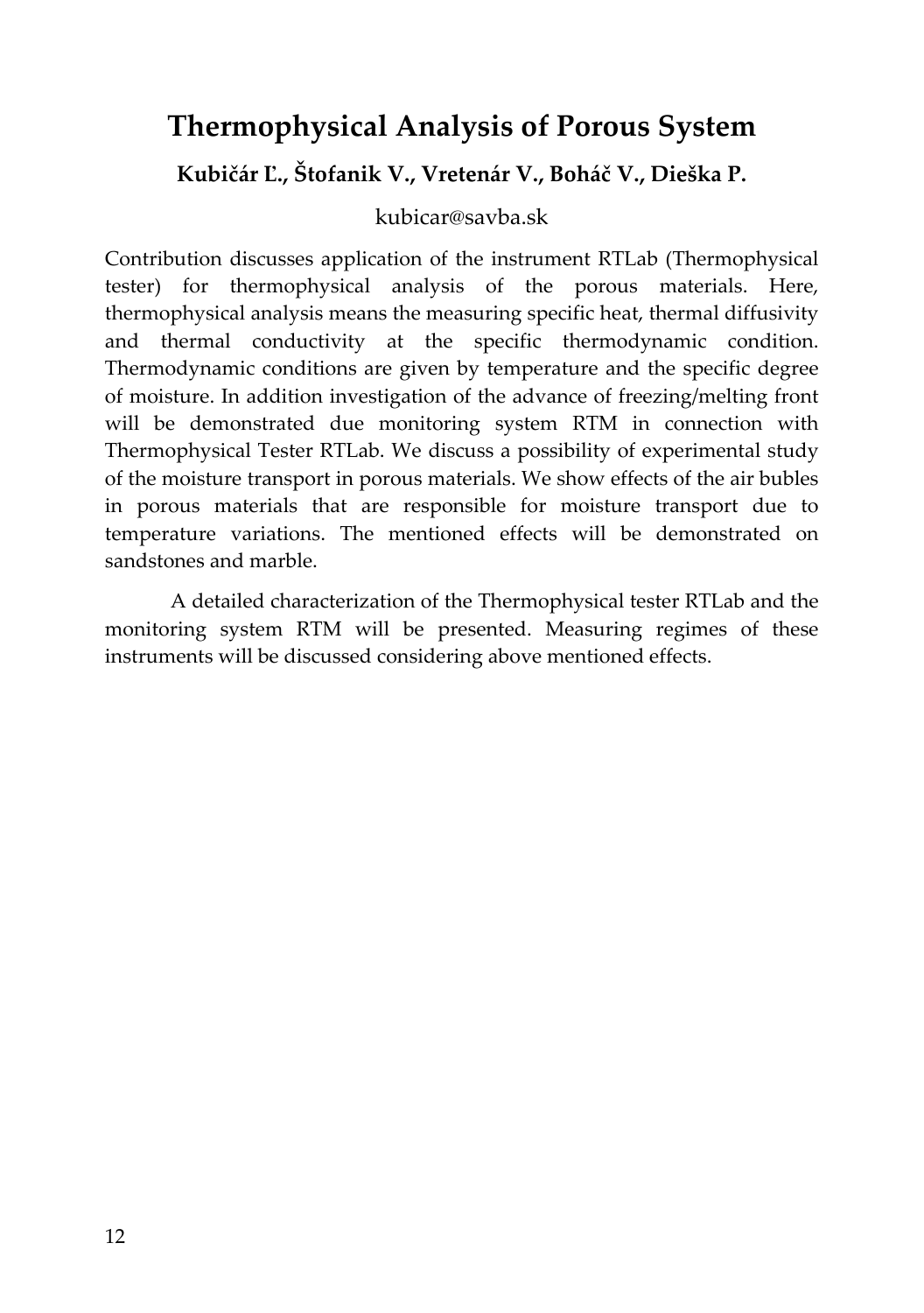# **Analysis of water vapour sorption process in static desiccators method**

**Matiasovsky, P., Takacsova, Z.**

usarmat@savba.sk

The samples of characteristic interior finish materials were placed in static desiccators to obtain the sorption isotherms. The time courses of water vapour adsorption/desorption of particular samples were measured by gravimetric method in weekly intervals. A solution of the diffusion equation describing the sorption process was applied in an analysis of the obtained results. A possibility to determine water vapour transport parameters from the sorption courses was given by the actual boundary conditions and water vapour permeabilities for particular materials, defined by the Biot number.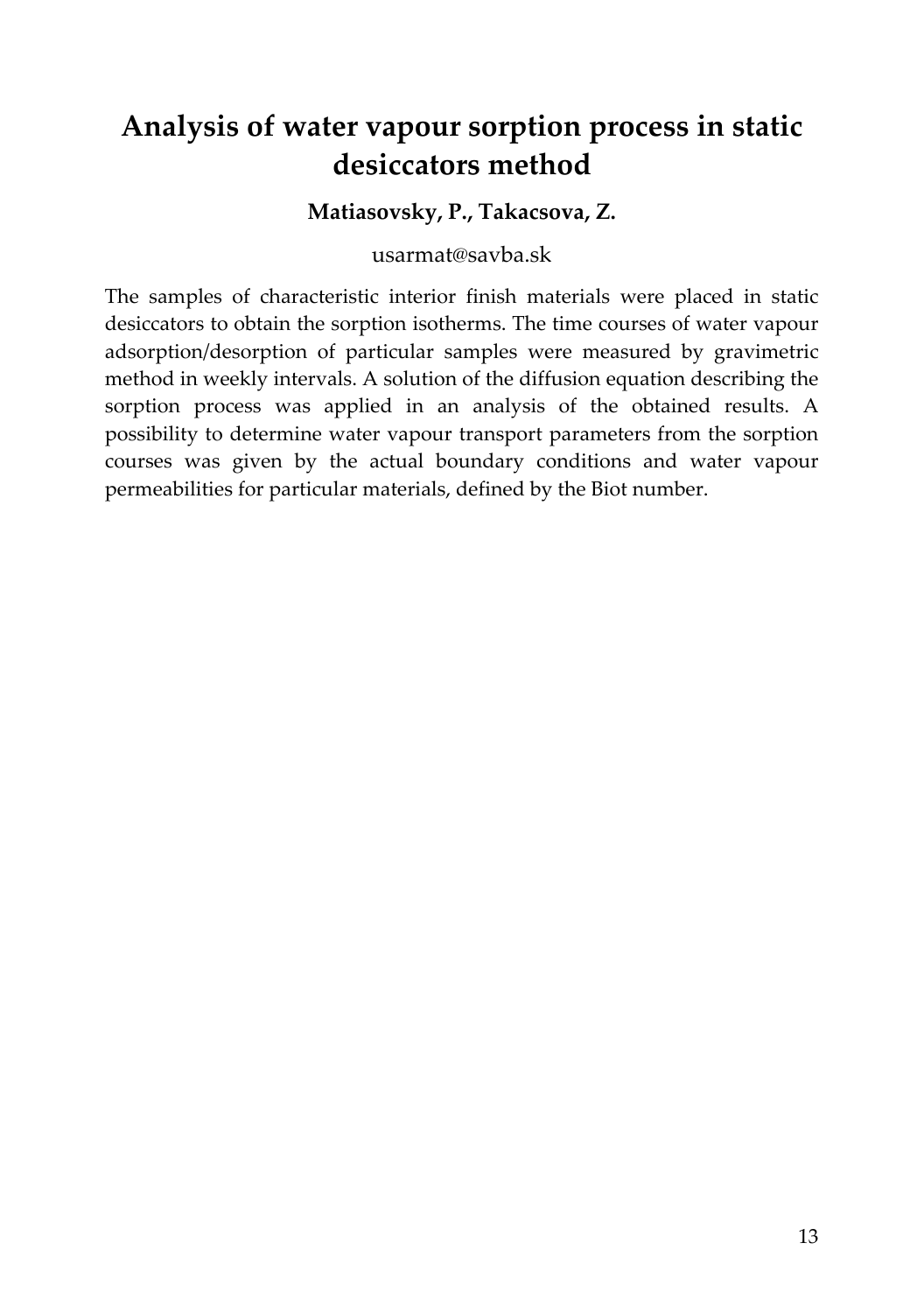# **A statistical mechanical description of phases and first‐order phase transitions**

### **Medved, I.**

imedved@ukf.sk

We briefly review the Pirogov-Sinai theory that allows one to rigorously study phases and first‐order phase transitions from a statistical mechanical point of view. We wish to demonstrate that it is a powerful tool that may be used in various applications from materials physics to physical chemistry and biology.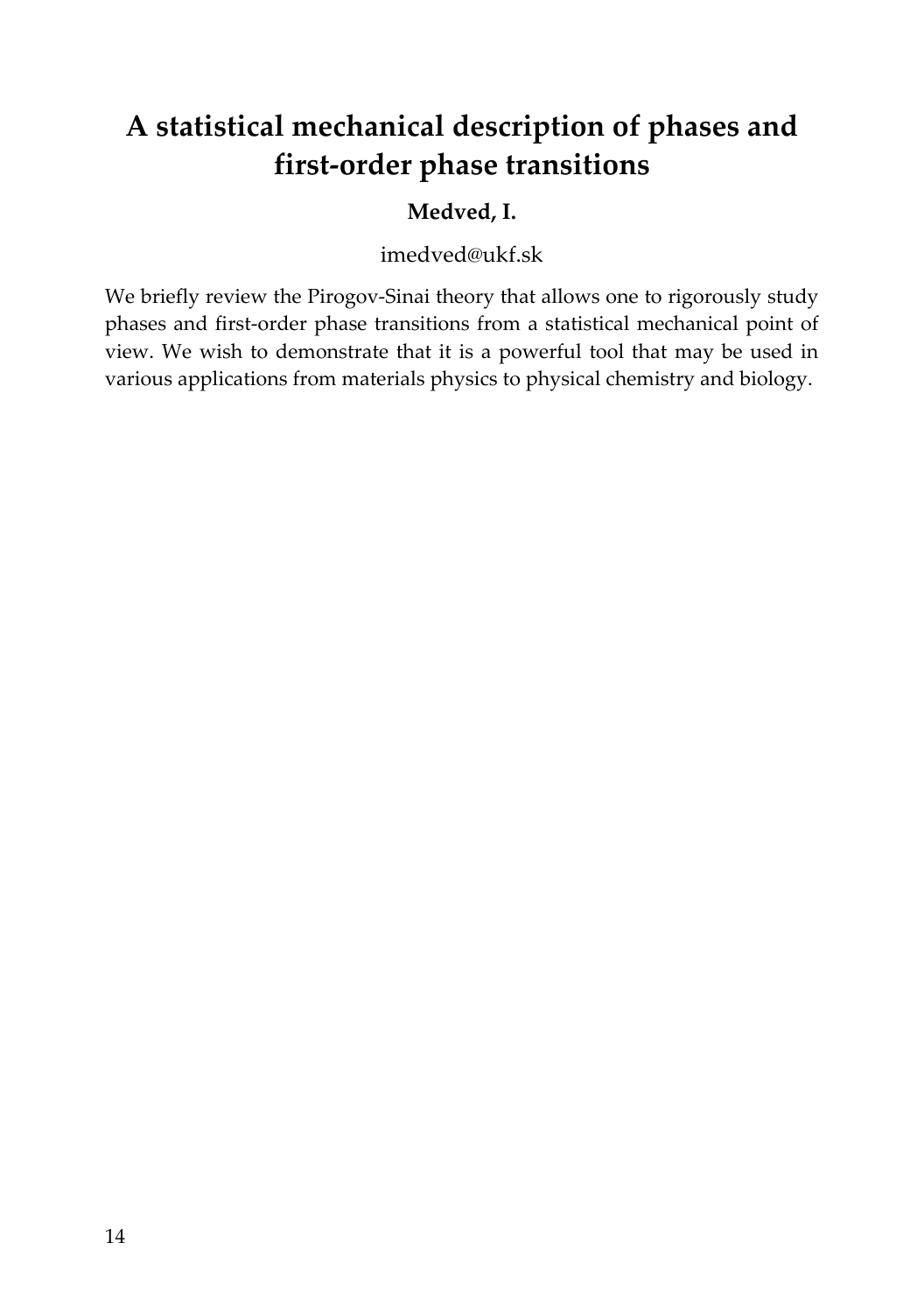# **Analysis of moisture hysteresis of building materials in hygroscopic range**

### **Mihalka, P., Matiasovsky, P.**

usarmipe@savba.sk

The moisture hysteretic behaviour of building materials in a hygroscopic range was investigated. Based on available main adsorption, desorption curves and primary scanning curves, the functions of the hysteretic factor (Chatterjee 2001) for investigated materials were treated. Following the hysteretic factor similarity, parameters of the hysteresis model proposed by Pedersen (1990) were determined.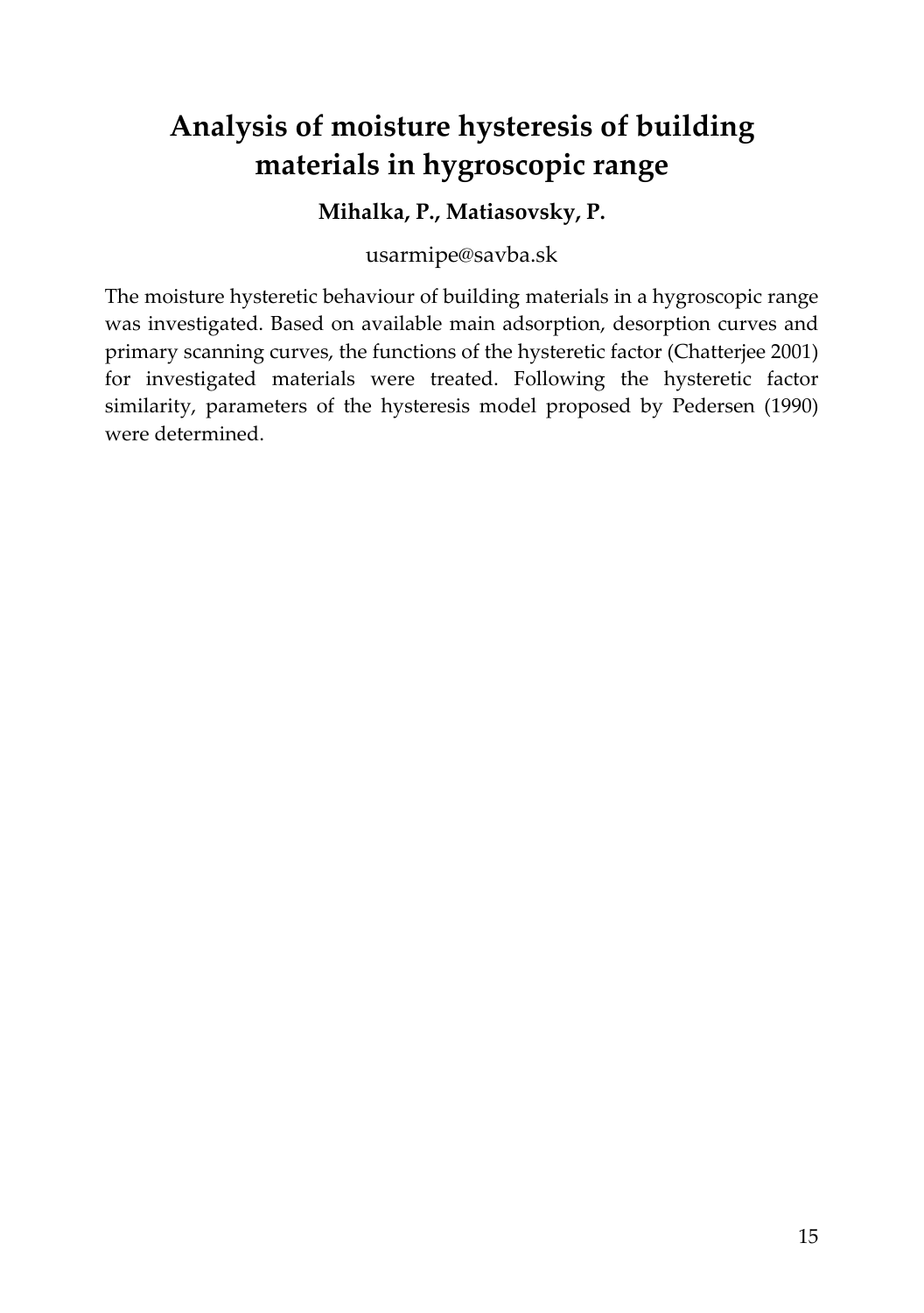# **Thermodilatometry of ceramics using by the simple push‐rod dilatometer**

### **Moravcikova, J.**

jana.moravcikova@ukf.sk

This paper describes a dilatometer of the own construction, its calibration, evaluation of the systematic errors and calculation of the uncertainty of the measurement. The example of dilatometry of the quartz crystal is shown.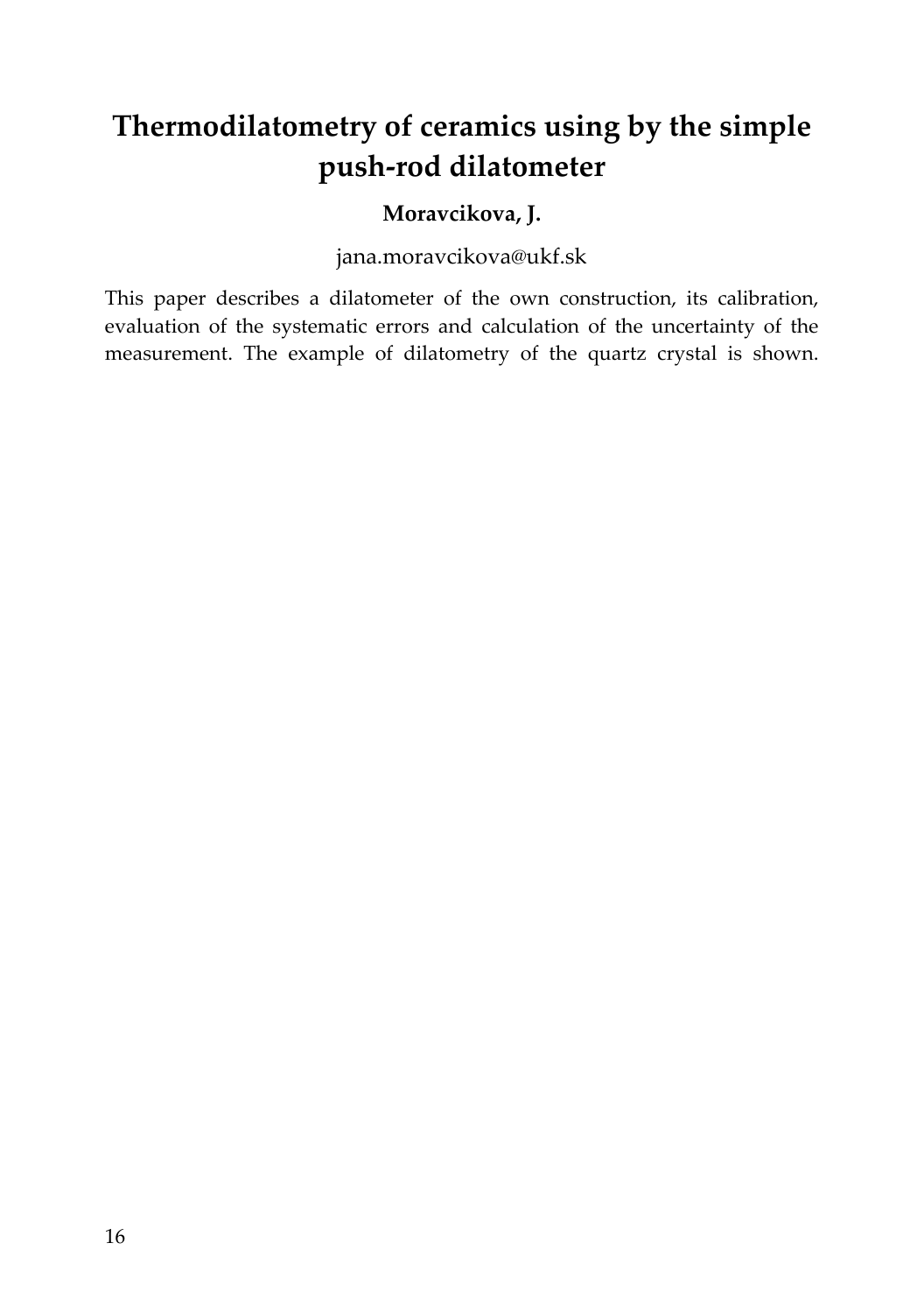# **The influence of heating rate on thermal processes in cylindric samples of different radius**

### **Ondruska, J., Trnik, A.**

jan.ondruska@ukf.sk

Heating of traditional clay electroceramic causes the elimination of physically and chemically bonded water. This process depends on the size and heating rate of the sample. We discuss the influence of the surface temperature and the difference between the surface and the bulk temperature.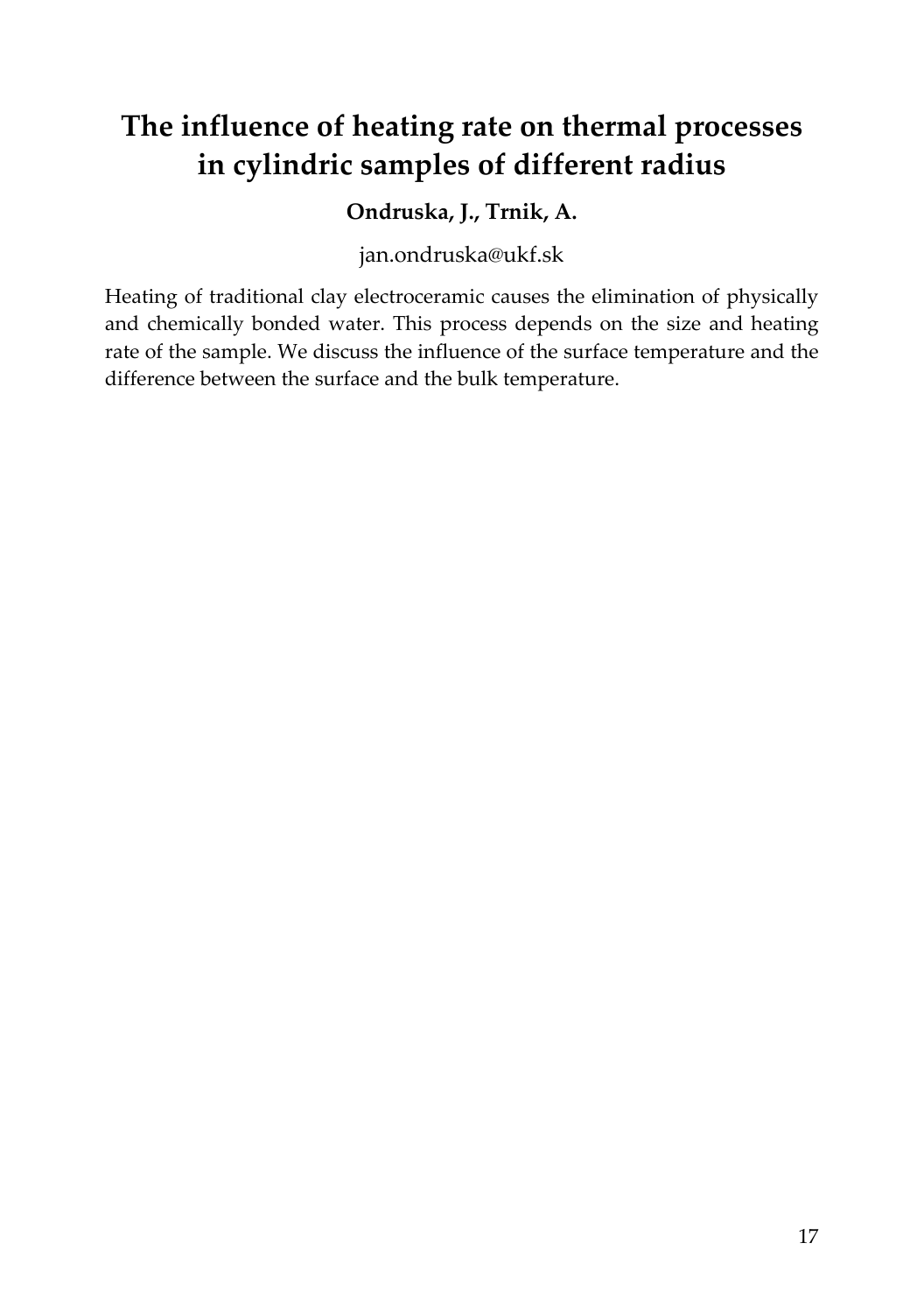# **Numerical validation of the scanning mode procedure of thermal diffusivity investigation applying temperature oscillation**

**Panas Andrzej J., Nowakowski Mirosław**

Andrzej.Panas@wat.edu.pl

Problem of the thermal diffusivity investigation applying a modified  $&\#197$ ;ngstrom thermal wave technique has been analysed. The analysis has been focussed on effect of the linear changes of the oscillation offset temperature on the results in view of the temperature dependent thermal properties of the investigated material. In the course of the numerical analysis effects of violation of model boundary conditions has also been investigated. Convective heat loses and the temperature sensor positioning have been considered at the most. A numerical model for calculations has been developed applying Comsol software that is a finite element method modelling package. Effectiveness of the proposed procedure for the thermal property investigation even in case of strongly temperature dependent properties has been finally proved. The outcomes of the numerical experiments contributed to optimisation of real experiments.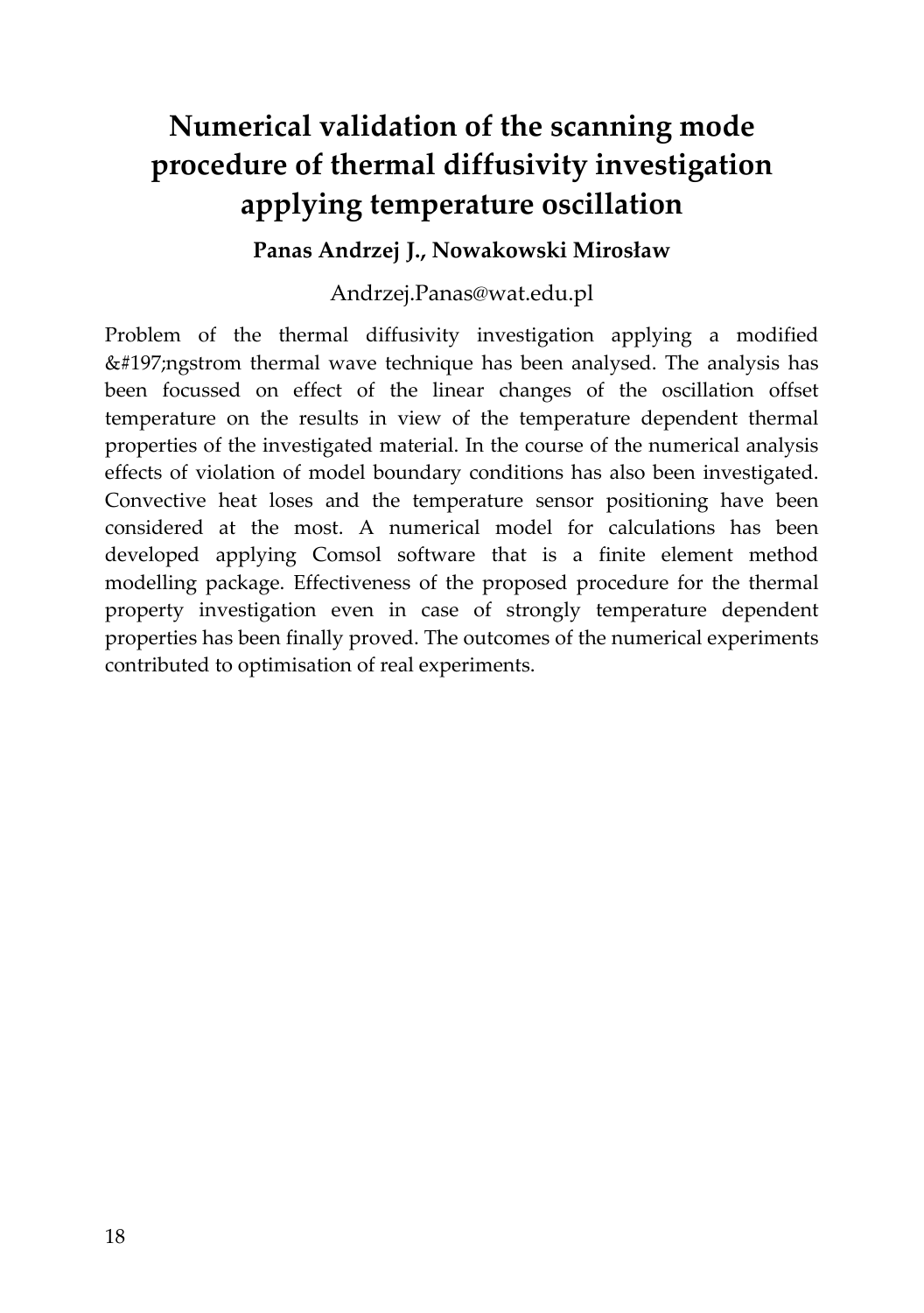# **Experimental analysis of water and nitrate transport in porous building materials**

**Pavlík Z., Fiala L., Pavlíková M., Černý R.**

pavlikz@fsv.cvut.cz

Water and nitrate transport is analyzed experimentally in several characteristic types of porous building materials. The main practical outcome is the determination of two principal transport parameters, namely the moisture diffusivity and nitrate diffusion coefficient. It is shown that the possible neglect of nitrate diffusion in the liquid phase is apparently wrong because the moisture diffusivity calculated from nitrate concentration profiles under this assumption is one to two orders of magnitude higher than moisture diffusivity calculated from moisture profiles.

### **Acknowledgment**

This research has been supported by the Czech Ministry of Education, Youth and Sports, under project No MSM 6840770031.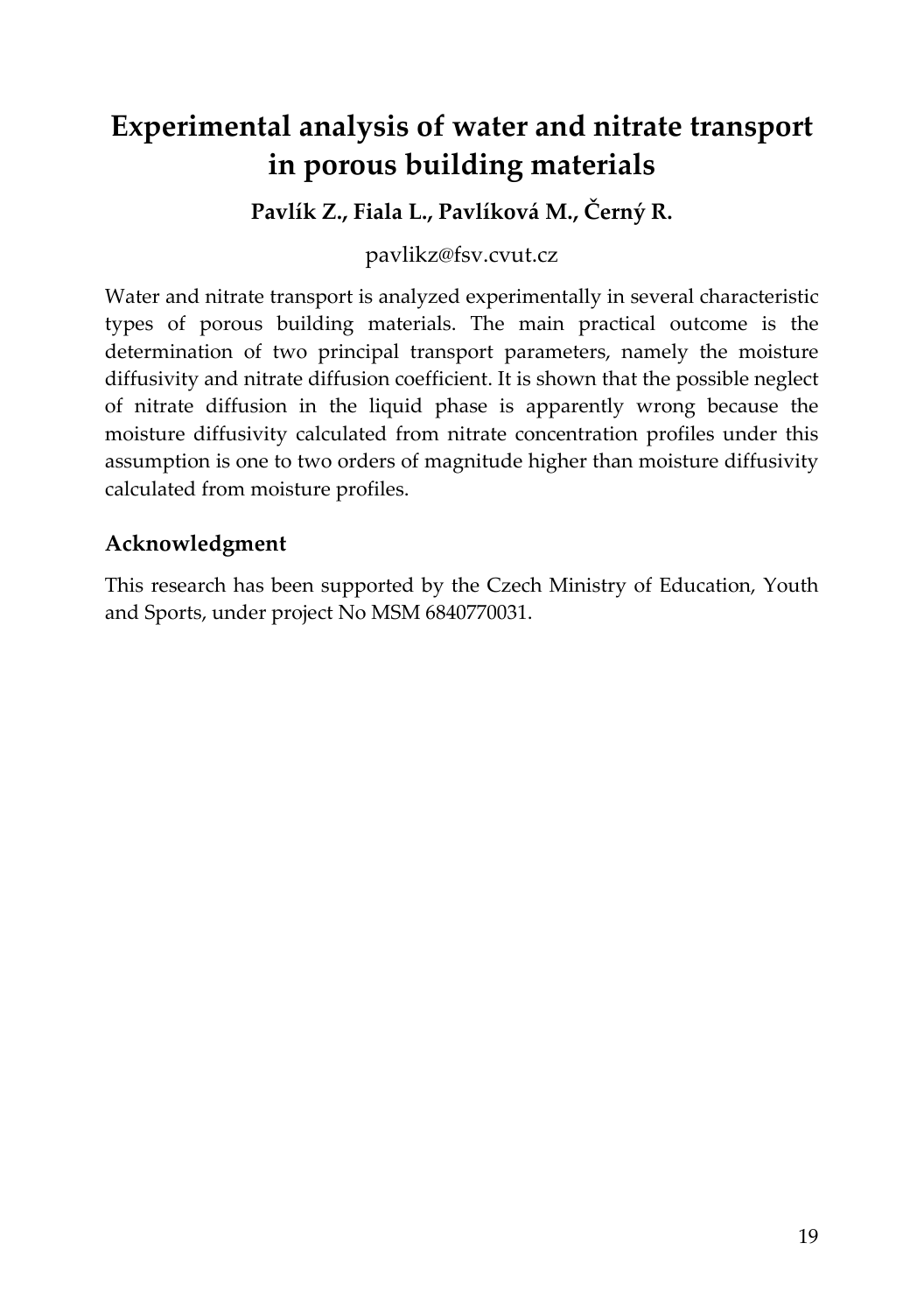# **Thermomechanical modelling of a maturing concrete mixture**

**Stastnik, S., Vala, J., Novacek, J.**

vala.j@fce.vutbr.cz

Concrete is a natural composite whose properties are determined by hydro‐ thermo-chemo-mechanical processes at early age of its existence. It is namely in case of massive structures such processes should be controlled carefully to guarantee the optimal behaviour of a structure according to its proposed use. The complete mathematical model of heated concrete, treated as a multi-phase porous material, consists i) of 20 balance equations, coming from the mass, momentum and energy balance laws for continua with microstructure, corresponding to solid concrete, liquid mixture, water vapour and dry air, coming from the mass, momentum and energy balance laws for continua with microstructure and ii) of a set of constitutive relationships, identified by laboratory experiments. Some preliminary simulation results are available.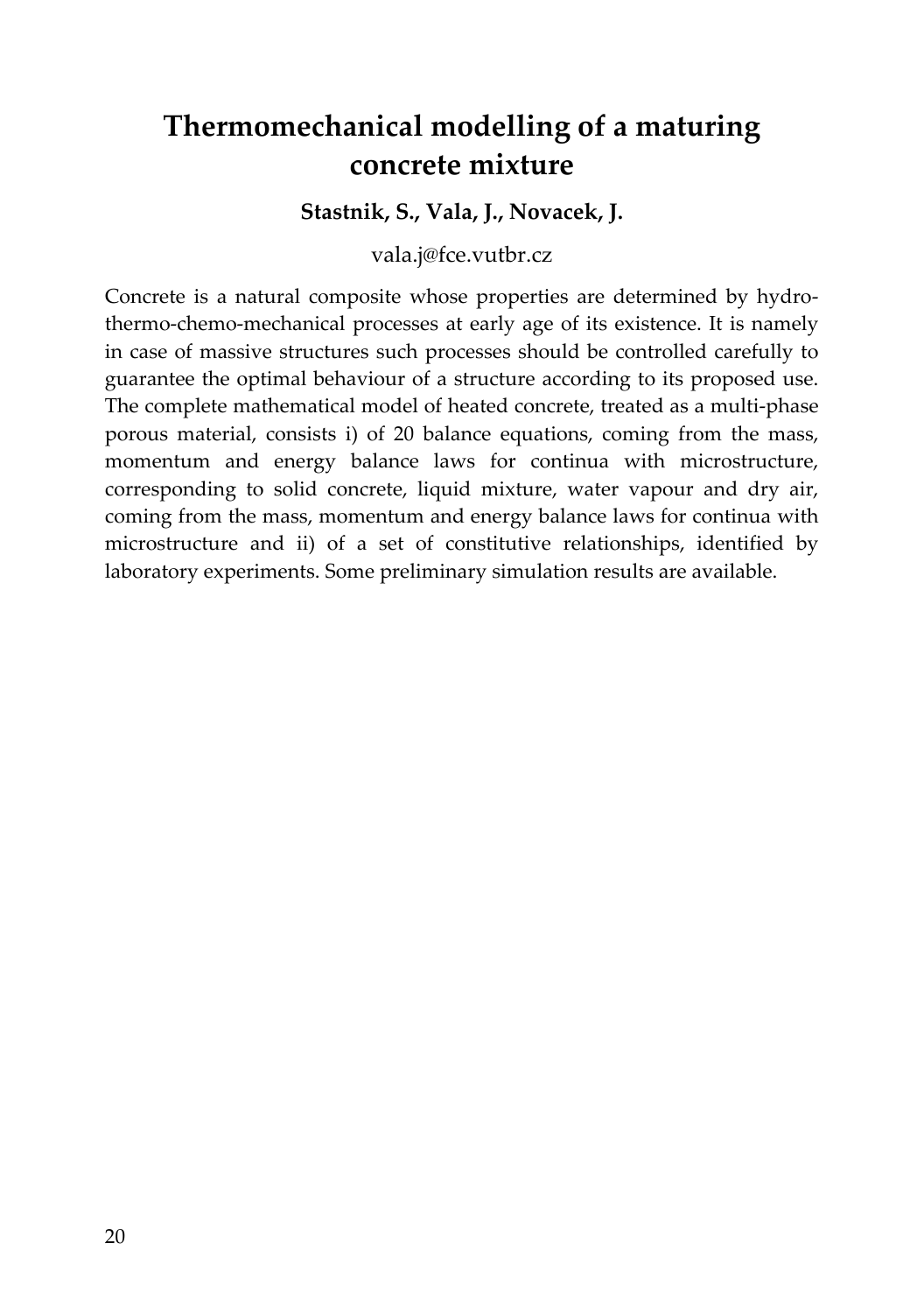# **Dielectric Properties of Building Materials**

### **Suchorab Z., Sobczuk H.**

### Z.Suchorab@wis.pol.lublin.pl

Building materials consist of at least three phases: solid, gaseous and liquid. Electrical parameters of building materials strongly depend on water content which has the great influence on them in the electromagnetic field. One of them is the dielectric permittivity  $\varepsilon$  which is the measure of the material particles interaction with the external, alternate electric field induction.

It is generally known that water molecule differs from the other phases of building materials by its polar character which is expressed in the value of dielectric permittivity  $(80)$  comparing to air  $-1$ , or solid phase particles  $(4-8)$ . This difference is often used for estimation of water content in building materials using several measurement techniques and is the most useful using TDR (Time Domain Reflectometry) method.

There article is a review of models and formulas describing dielectric permittivity of building materials used for moisture estimation.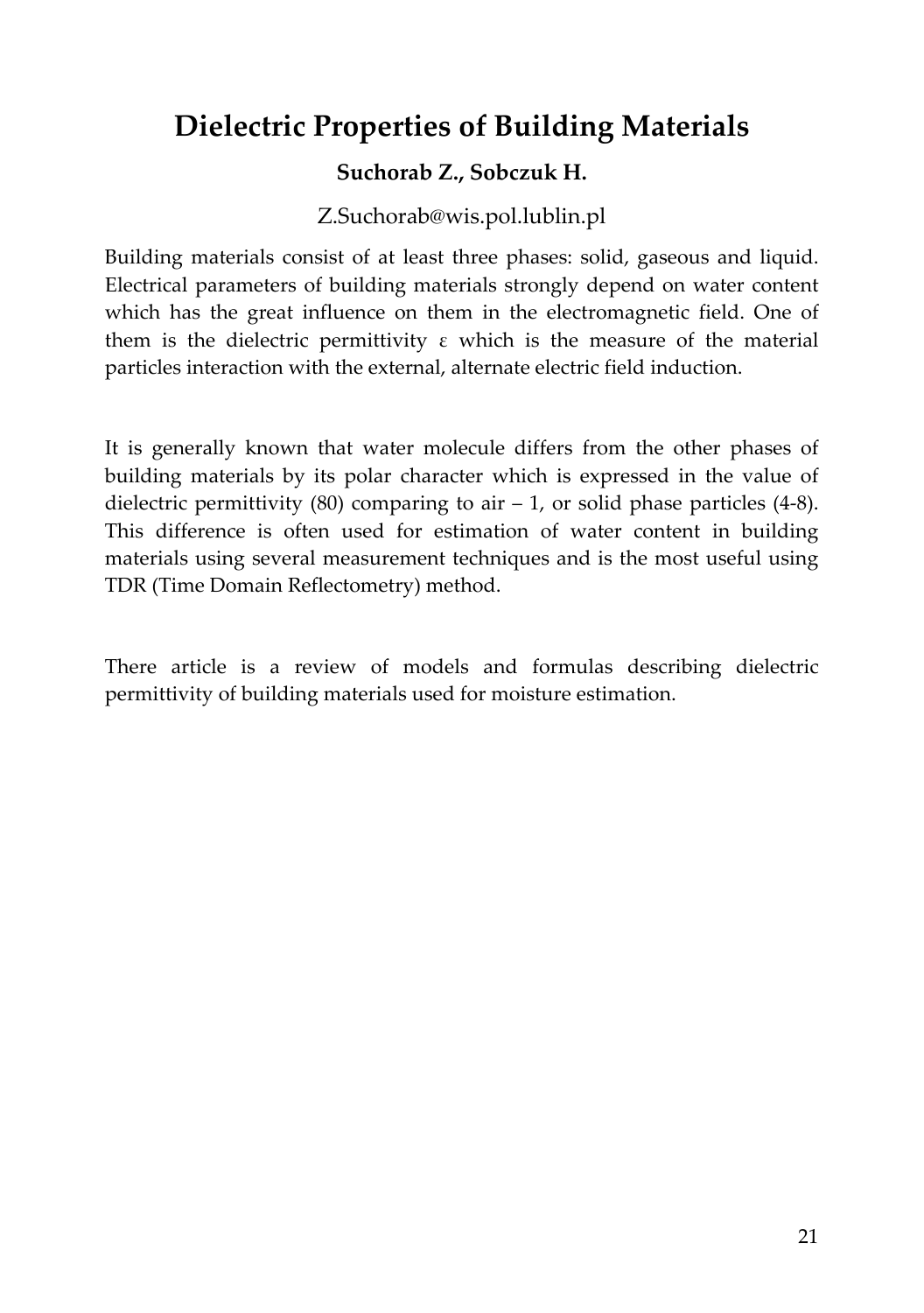# **Investigation of the thermal diffusivity of the Fe52Ni48 and Fe40Ni60 alloys by means of modified flash method**

### **Terpiłowski, J., Woroniak, G.**

janusz.terpilowski@wat.edu.pl

The paper presents the results of the thermal diffusivity investigation of the two two‐component Fe52Ni48 and Fe40Ni60 alloys. Investigations have been performed using the modified flash method [1, 2], which consists in measuring the temperature difference between opposite surfaces of a disc‐like sample, just after the laser shot on the front sample surface. The investigated samples were 12 mm in diameter and had thicknesses  $-1.60$  mm (Fe $s_2$ Ni<sub>48</sub>) and 1.51 mm (Fe40Ni60). Temperature range of the investigations was from 300 K to 1000 K.

It has been found that the thermal diffusivity values for both investigated alloys and for the above temperature range were within the range  $(4.5, 8.5) \times 10^{-7}$  $6 \text{ m}$ <sup>2</sup>/s. In the both cases the hysteresis loops of the Curie points *Tc* were observed  $[ T_C (T ) ] = 774.4 K$  and  $T_C (T ) = 773.9 K$  for FeszNi48 as well as  $T_C (T )$ ↑) = 861.1 K and  $T C(T \downarrow)$  = 855.1 K for Fe<sub>40</sub>Ni<sub>60</sub> alloy].

#### **References**

- [1] Terpiłowski J.: A modified flash method for determination of thermal diffusivity in solids. Archives of Thermodynamics. Vol.24, No. 1, pp.59‐80, 2003.
- [2] Terpiłowski J.: A modified flash method for determination of thermal diffusivity in semitransparent solids exposed to laser radiation. Archives of Thermodynamics. Vol.25, No.2, pp. 39‐68, 2004.
- [3] Properties of Selected Ferrous Alloying Elements,. McGraw-Hill/Cindas Data Series on Material Properties. Volume III‐1. pp.110‐113.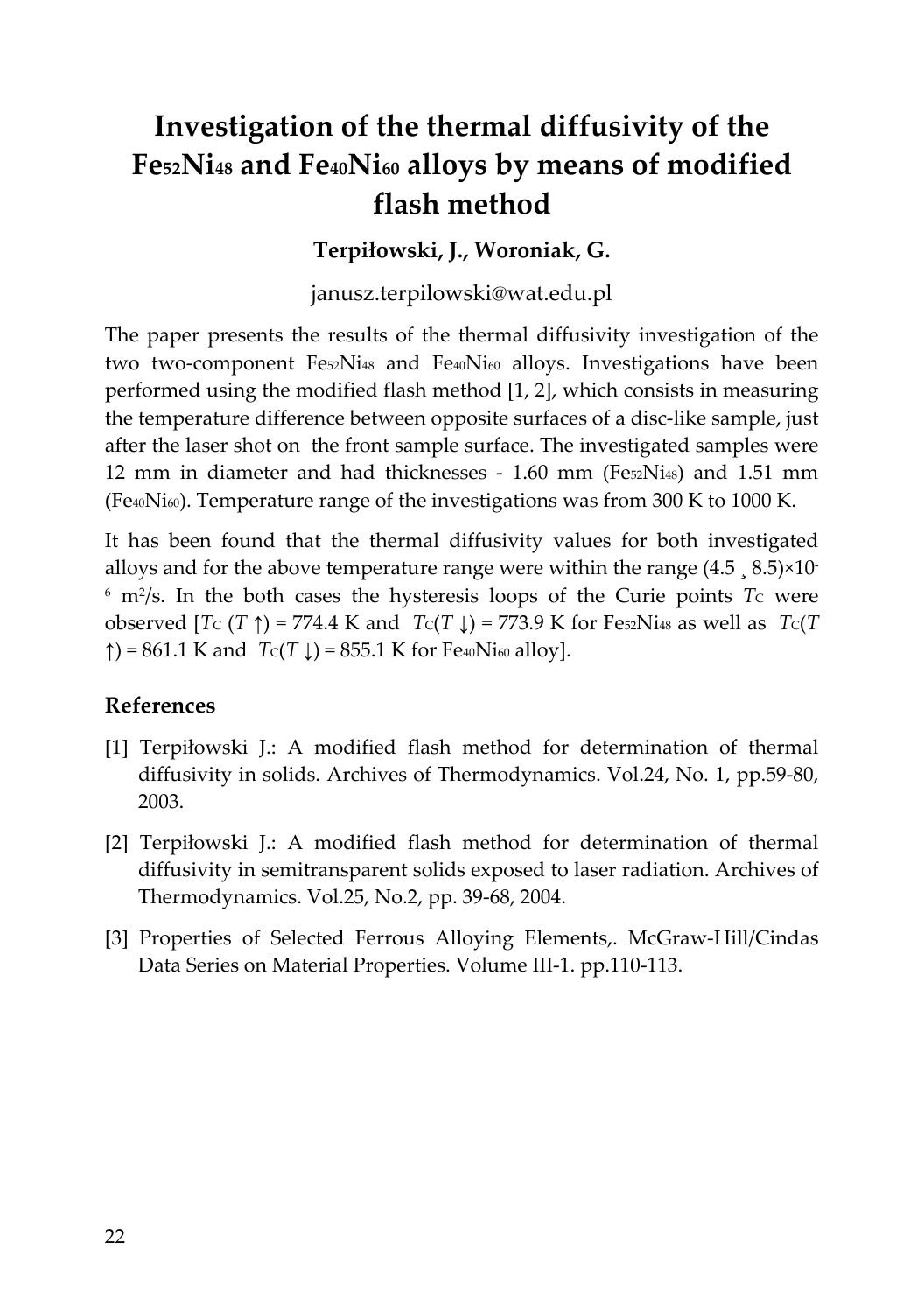### **Thermal conductivity in dependence on temperature**

**Toman, J., Korecký, T., Černý, R.**

toman@fsv.cvut.cz

A gradient method for the measurement of thermal conductivity at steady‐ state heat flow is presented in the paper. At the steady-state heat conduction across a multi‐layer wall the heat flux is directly proportional to the temperature difference and thermal conductivity of every material. If the thermal conductivity depends on temperature, for a specified temperature interval a material can be characterized by a constant thermal conductivity value. Knowing the temperature field in a material in steady‐state conditions and a single value of thermal conductivity at certain temperature, other thermal conductivity values can be calculated for other temperatures.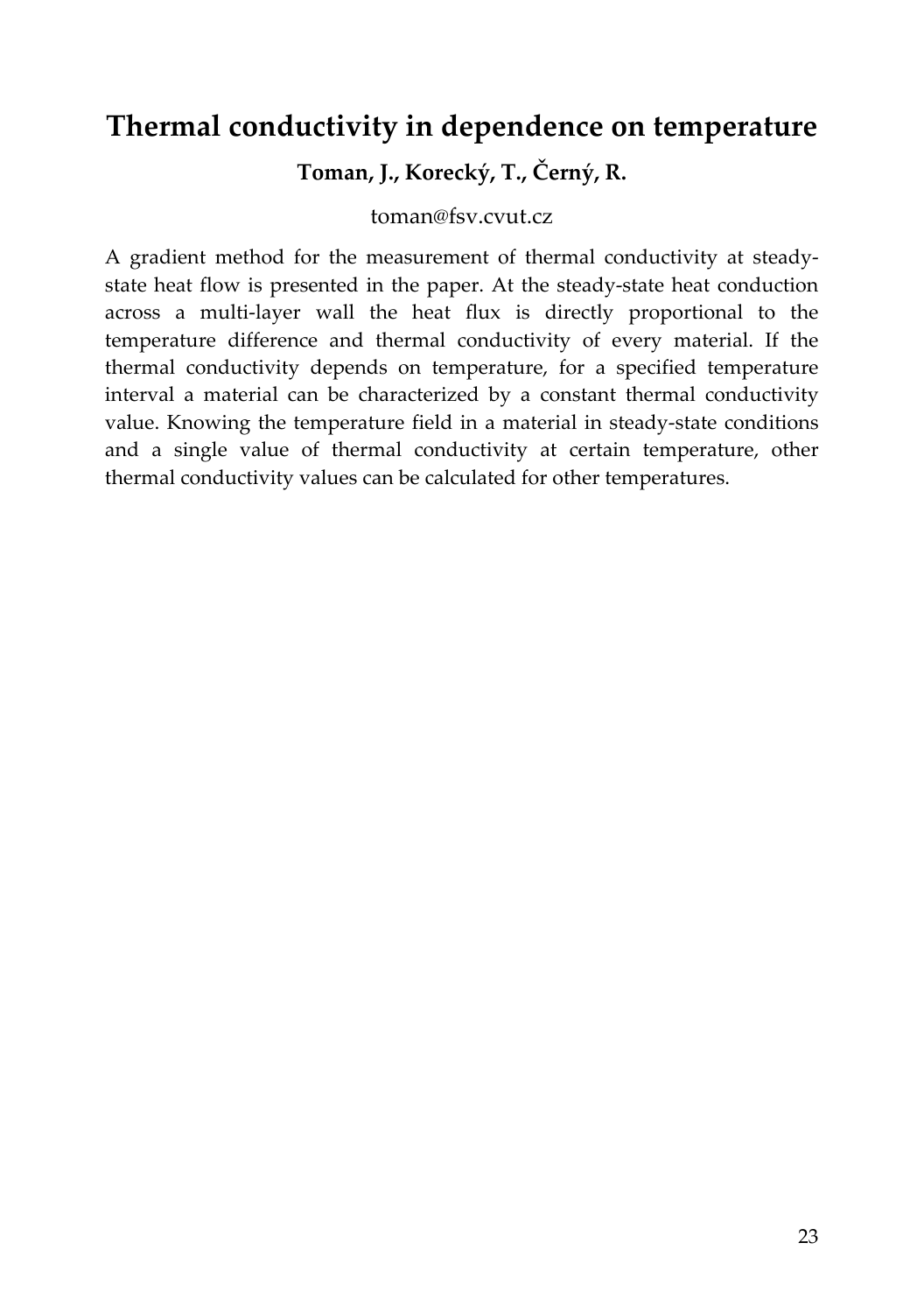# **The thermodilatometric analysis of kaolin‐quartz samples**

### **Trník, A.; Štubňa, I.; Ondruška, J.**

atrnik@ukf.sk

The thermodilatometric analysis (TDA) of kaolin-quartz samples from 20  $\degree$ C to 1100 °C is presented. Samples were prepared from Sedlec kaolin and 0 wt.%, 9 wt.%, 20 wt.%, 30 wt.%, 40 wt.%, 50 wt.%, 60 wt.%, 70 wt.%, 80 wt.%, 90 wt.% and 100 wt.% of quartz. The processes occurring in the samples during heating up to 1200 °C (dehydroxylation of kaolin at  $450 - 650$  °C, the collapse of the metakaolinite structure at 950 °C, the alfa‐beta transformation of quartz at  $573 \text{ °C}$  as well as a solid-state sintering at the temperatures higher than 1000 °C) are reflected in thermodilatometric curves in a different measure dependent on the quartz content.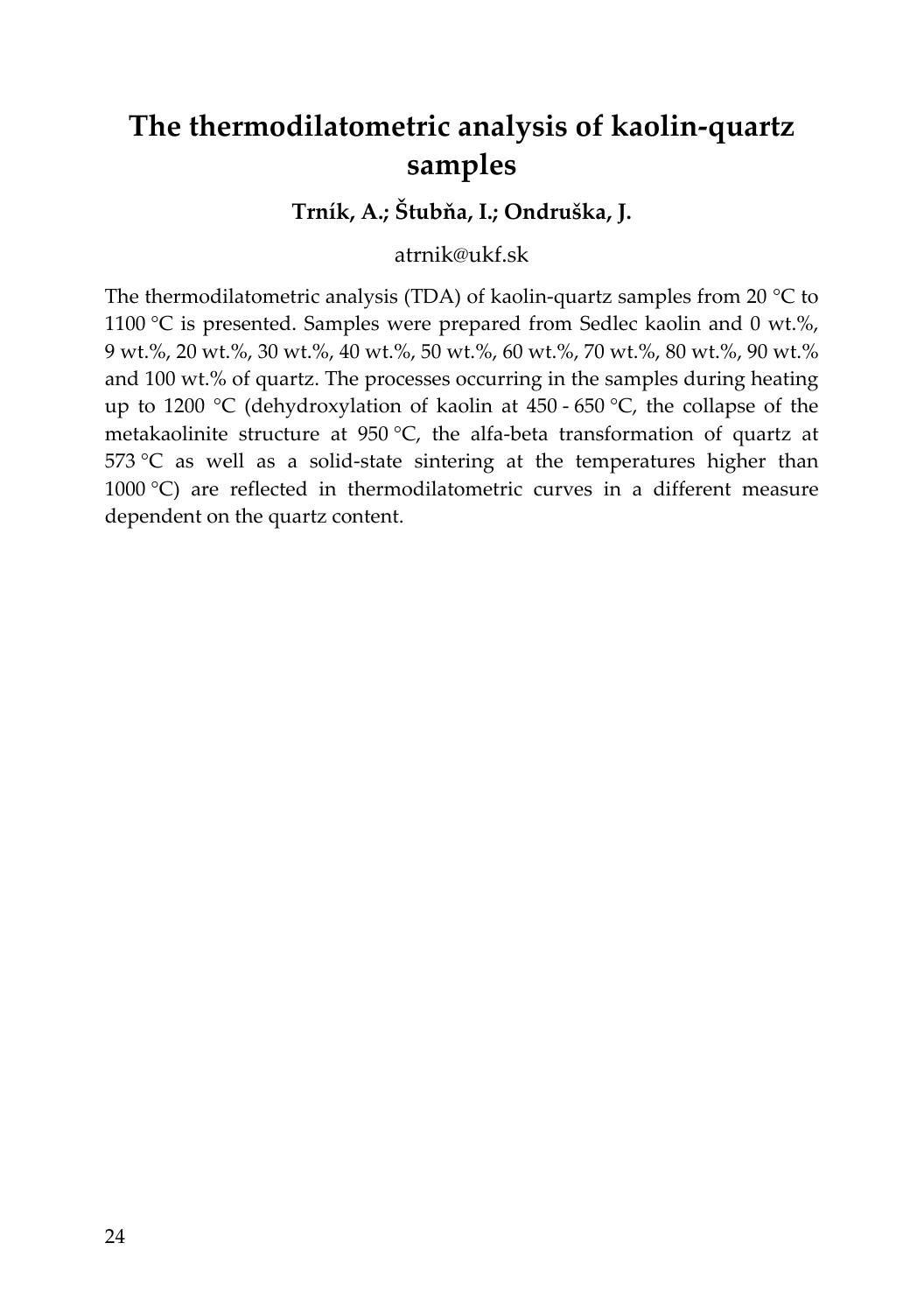# **Thermal, hygric and salt‐related properties of high performance concrete**

**Vejmelková E., Keppert M., Pavlíková M., Černý R.**

#### cernyr@fsv.cvut.cz

Thermal, hygric and salt‐related properties of four types of high performance concrete are analyzed. Experimental results show that all four studied materials have very good prerequisites for application in building industry. Their water transport characteristics are very suitable for high performance concrete. The low liquid water transport parameters can guarantee slow water penetration into the material, thus high durability.

### **Acknowledgement**

This research has been supported by the Czech Ministry of Education, Youth and Sports, under project No MSM 6840770031.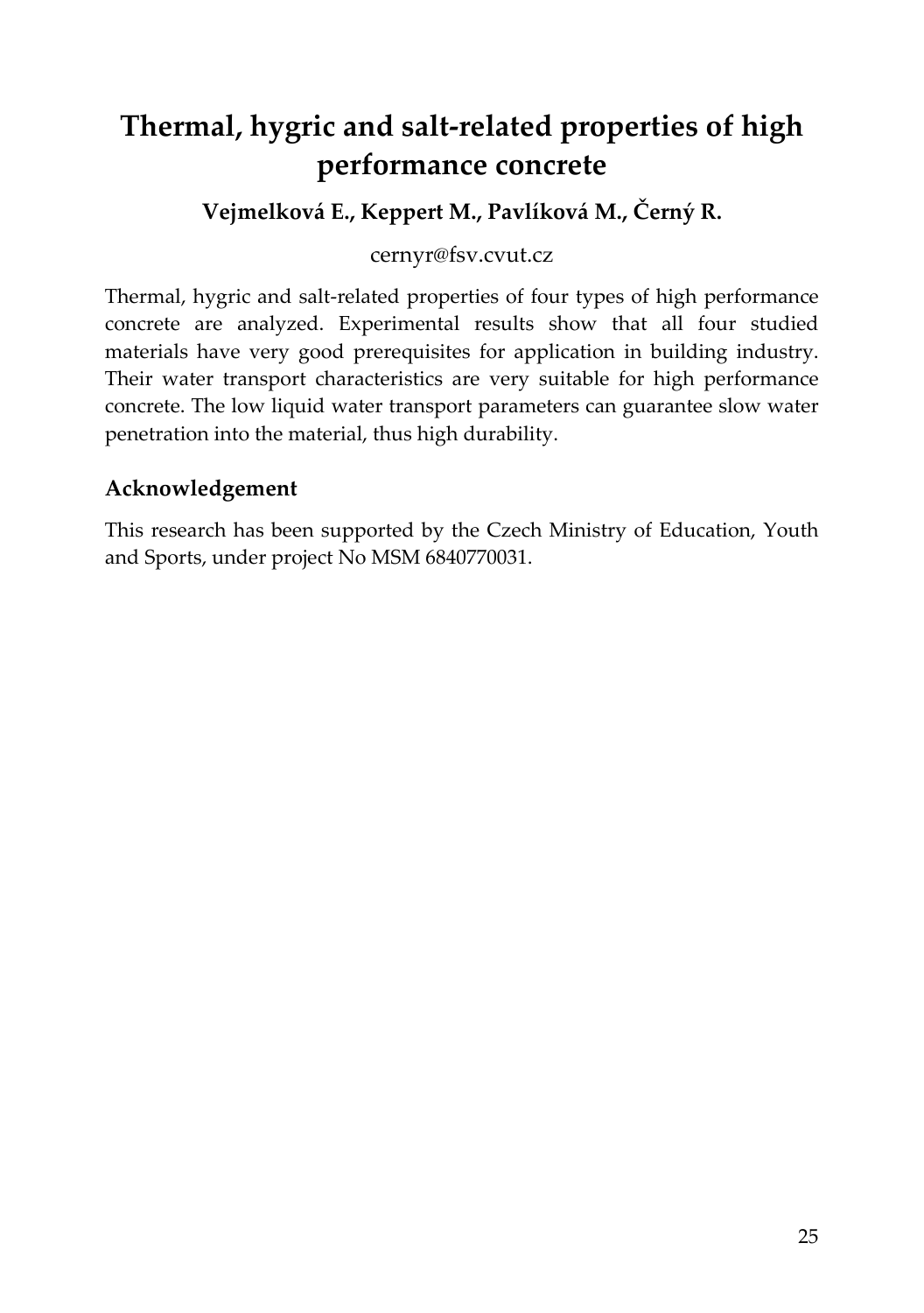# **Thermal conductivity measurement of dynamo sheets**

#### **Vretenár V., Kubičár Ľ, Boháč V., Predmerský M.**

#### viliam.vretenar@savba.sk

Measurements of the thermal conductivity of non-oriented silicon steel (dynamo) sheets in the temperature range from 25  $\degree$ C to 170  $\degree$ C are presented. Samples in the form of thin metallic sheets were measured by steady-state method based on Guarded Hot Plate standard. Two different shields, guarded and thermal (radiation) shield were successfully introduced in order to eliminate heat losses along the thin samples even for higher temperatures. Experimental arrangement together with measuring procedure and uncertainty assessment are provided in details. Reliability of the method was verified by stainless steel A310S measurement as a standard.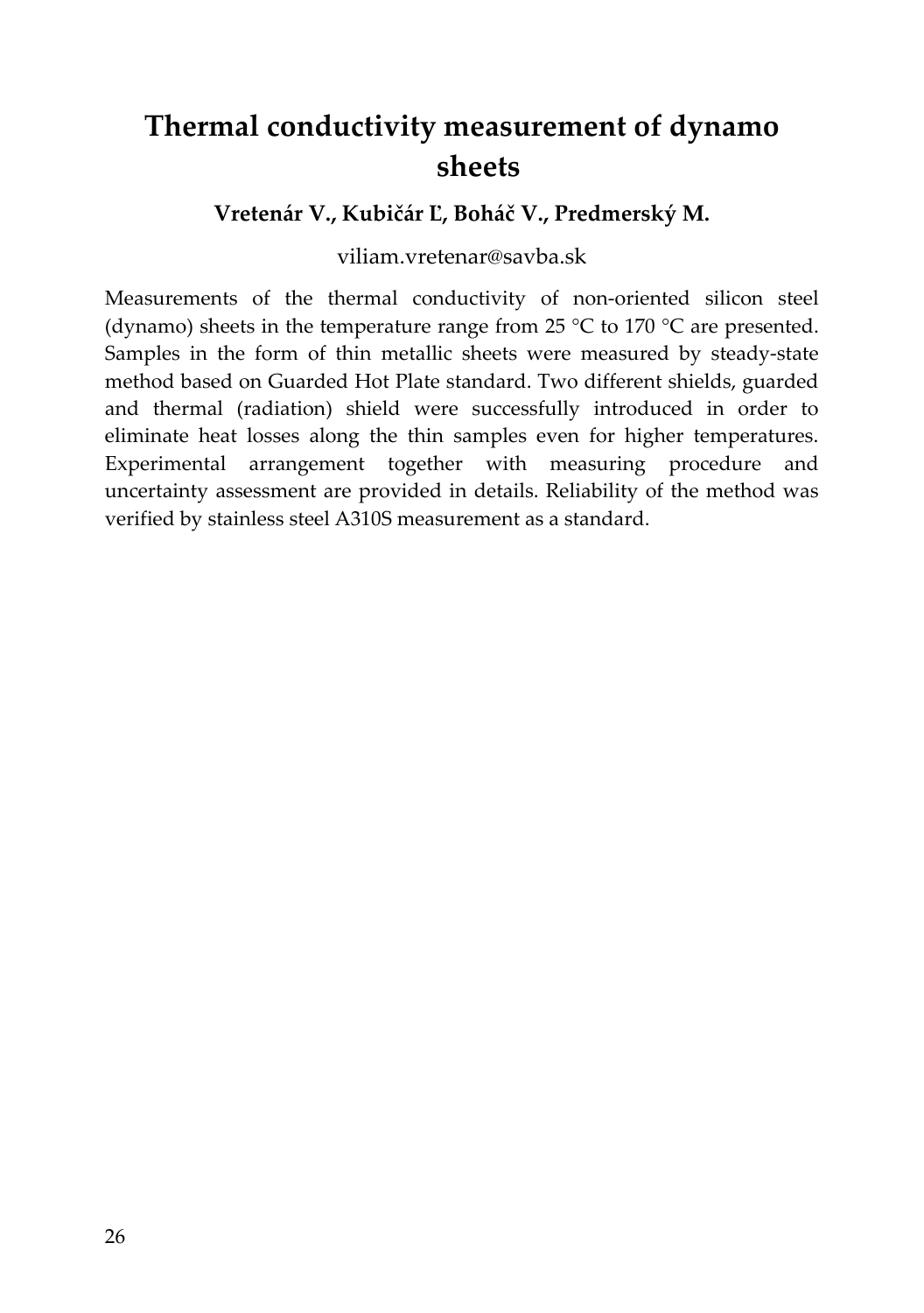# **The use of step wise and pulse transient methods for the study of photovoltaic cells laminating films properties**

**Zmeškal, O., Hřebenová, L., Štefková, P.**

zmeskal@fch.vutbr.cz

The paper reports a study on thermal properties of laminating films used for the production of photovoltaic cells modules. Step wise and pulse transient method were used for the study. The results of measurements (diffusivity, specific heat and thermal conductivity) were compared with results of thermal vision analysis. New fractal model of heat transport through the material and heat losses for thermal parameters determination was used. This model was compared with classical models which have been used so far.

### **Acknowledgements**

This work was supported by grant KAN401770651 from the Academy of Sciences of the CR and by grants FT‐TA3/048 and FR‐TI1/144 from the Ministry of Industry and Trade of the CR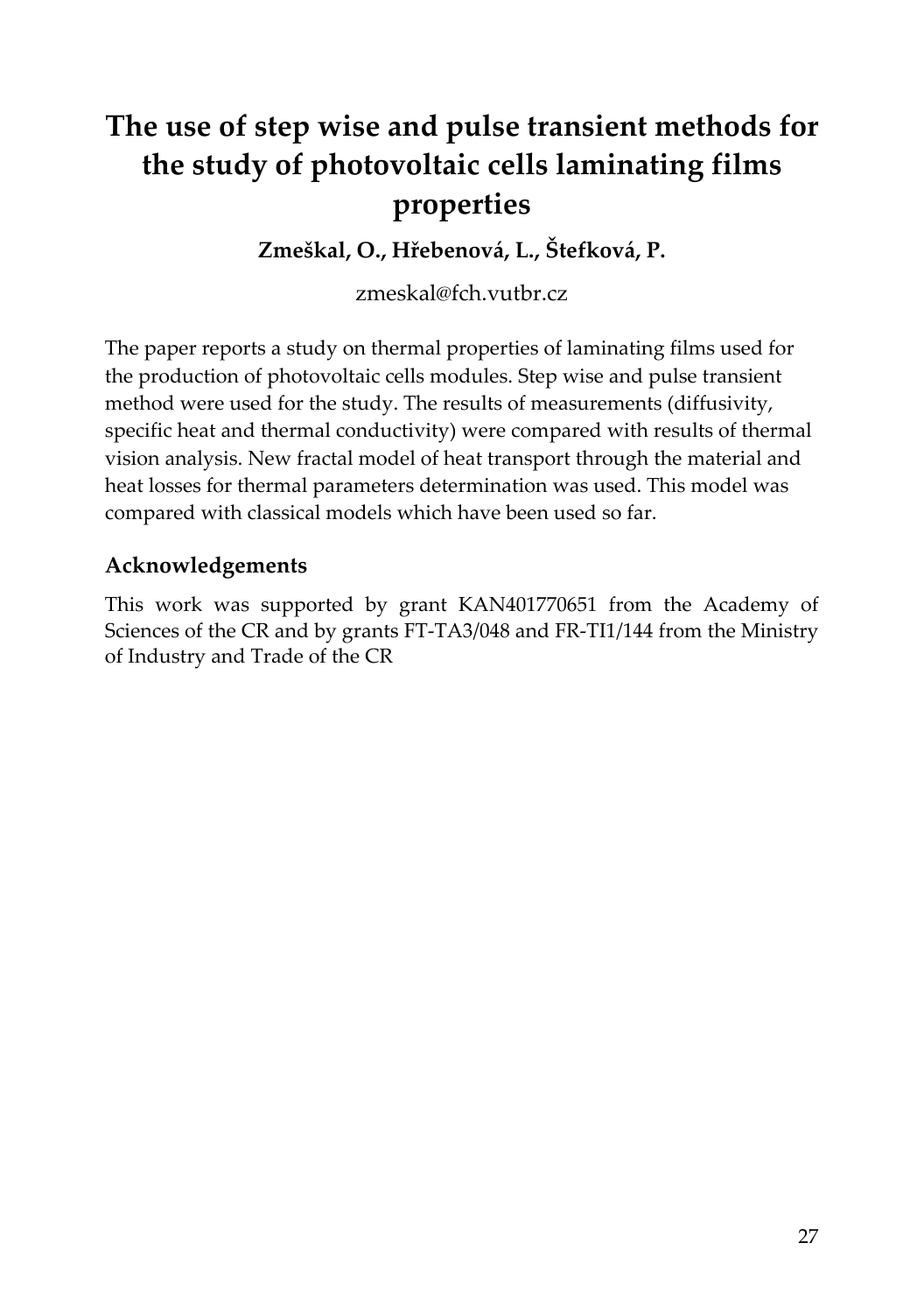# **Identification of some thermophysical and boundary parameters of black foamglas by an inverse method**

**Zmywaczyk, J., Wielgosz, M., Koniorczyk, P., Gapski, M.**

#### janusz.zmywaczyk@wat.edu.pl

In this paper the temperature‐dependent thermal conductivity k and the volumetric heat capacity (rho<sup>\*</sup>c p) as well as the heat transfer coefficients h i of the cylindrical sample made of black foamglas with a medium density rho = 131 kg/m^3 were estimated simultaneously using an inverse method. The experimental setup consisted of a thin‐layer Kapton heater put symmetrically into the sample which was divided into four parts. Temperature histories were recorded in the sample using the K‐type thermocouples. The temperature histories located in the sample on both sides of the thin‐layer heater were used to determine the heat partion just after the heater generation and the temperature responses at some locations of the outer faces of the sample were input data for an inverse procedure of the parameter estimation. The results of parameter estimation obtained by an inverse method and the measured ones by using a commercial apparatus ISOMET 2104 revealed that the values of the thermal conductivity of the sample were consistent with one another but there were some discrepancies with respect to values of the volumetric heat capacity.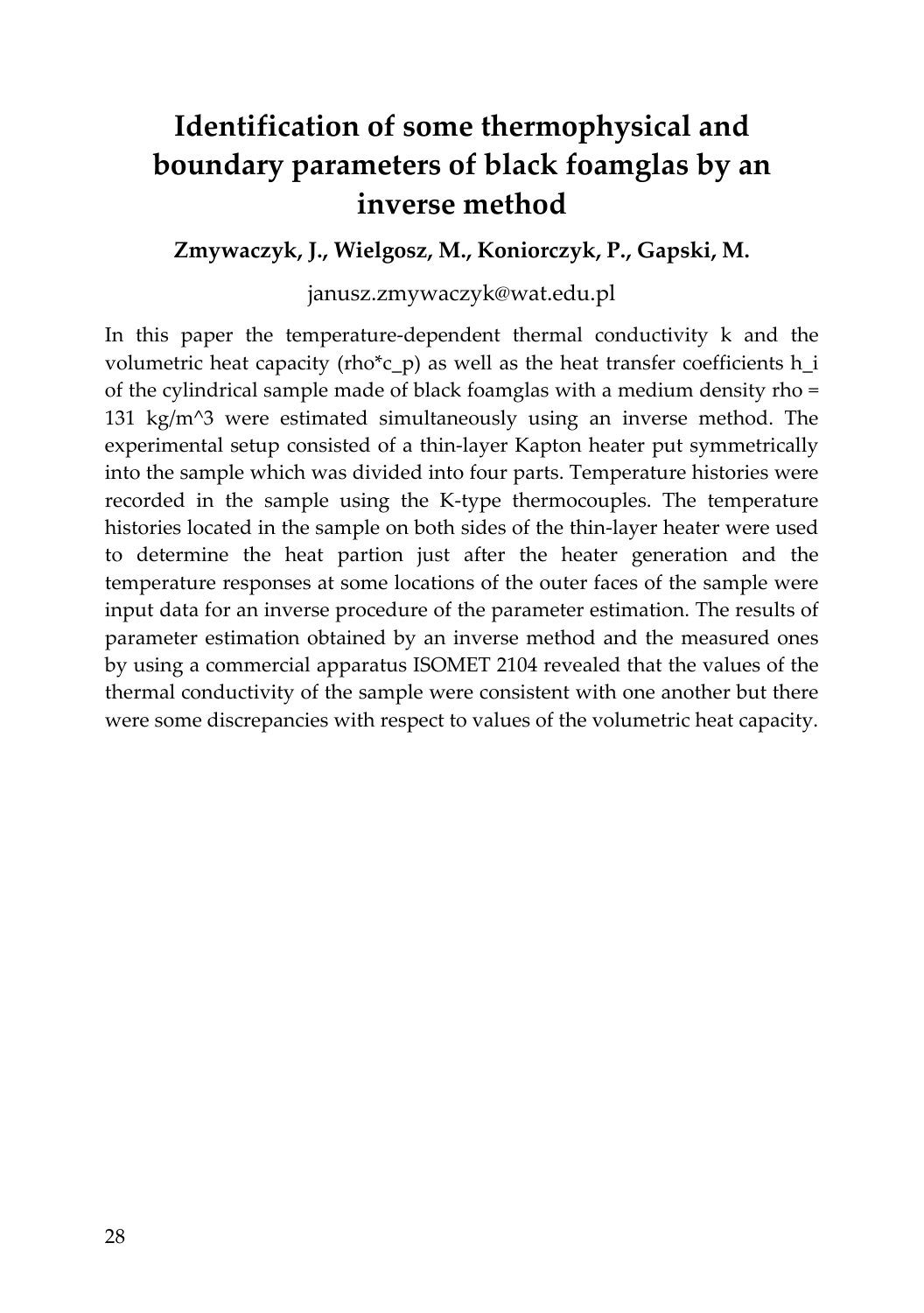# **Measurement of the thermophysical parameters of materials using the generalized non‐stationare regime**

### **Baník I., Lukovičová J.**

ivan.banik@stuba.sk

In this paper, the specific measurement method for the determination of thermo‐physical parameters of materials is described. All the kind of non‐ stationary thermal processes in a specimen can be used in this method. In practice, the advantageous thermal processes (concerning to the dimension, etc.) are chosen. The repeated measurement does not require the application of the self-same non-stationary thermal process. In the measurement of the thermal conductivity coefficient, it is very advantageous to use the accumulated core. The time‐dependence of the temperature in chosen points of the specimen is recorded continuously. An analysis of these records yields thermal parameters. In some cases, the variable thermal power of the laboratory oven is recorded continuously, too. The method can be applied to the measurement of the temperature‐dependences of the thermo‐physical parameters in the wide temperature interval.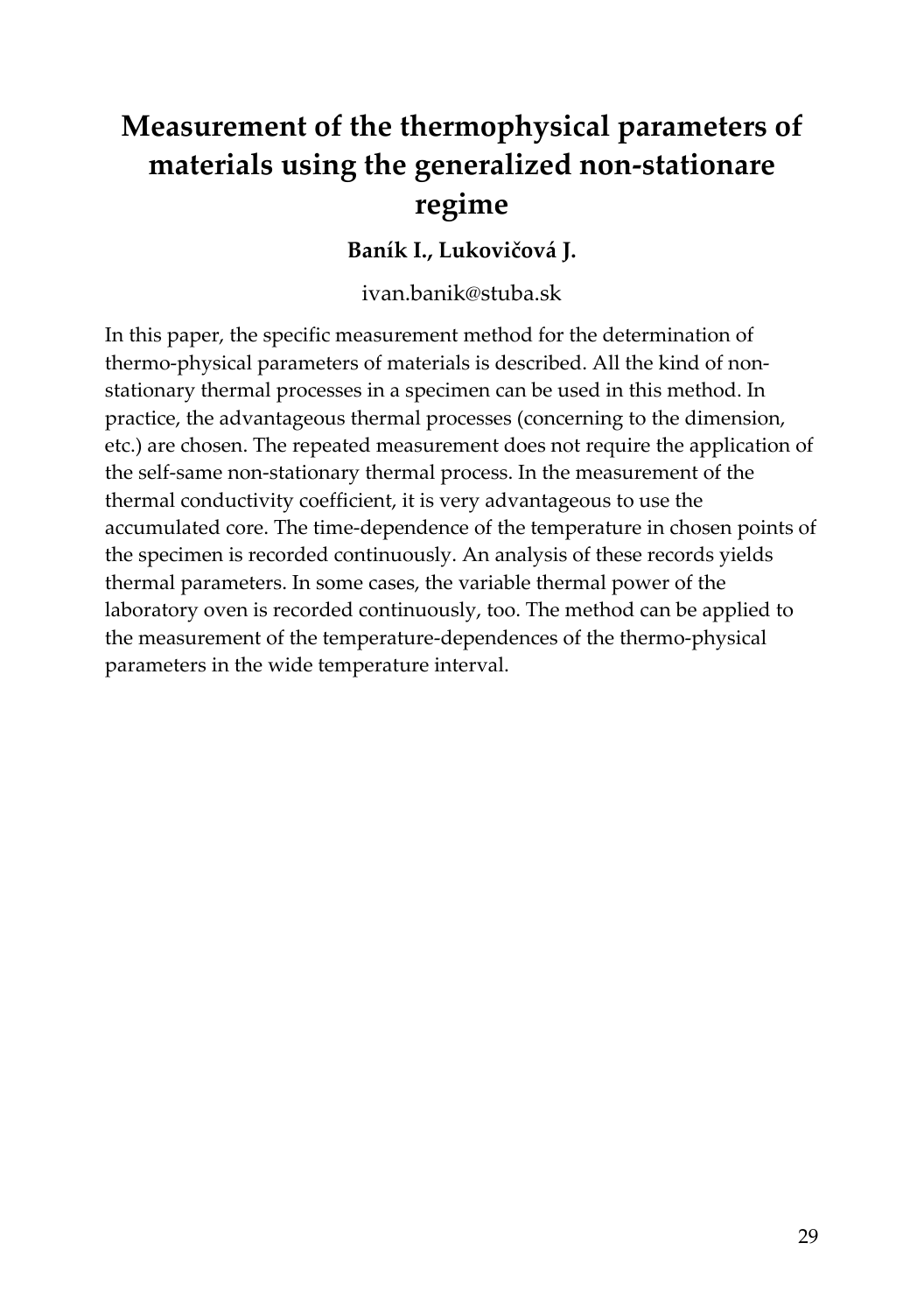# **List of participants**

### **Mgr. Matúš Holúbek**

Slovak University of Technology Faculty of Civil Engineering Radlinského 11 81368 Bratislava SLOVAKIA

### **prom. fyz. Olʹga Koronthályová, CSc.**

Slovak Academy of Sciences Institute of Construction and Architecture Dubravska cesta 9 845 03 Bratislava SLOVAKIA

### **Ing. Peter Mihálka**

Slovak Academy of Sciences Institute of Construction and Architecture Dubravska cesta 9 81368 Bratislava SLOVAKIA

### **doc. RNDr. Igor Medveď, Ph.D.**

Constantine the Philosopher University Faculty of Natural Sciences Tr. A. Hlinku 1 94974 Nitra SLOVAKIA

### **Ing. Peter Matiašovský, CSc.**

Slovak Academy of Sciences Institute of Construction and Architecture Dubravska cesta 9 81368 Brastislava SLOVAKIA

#### **Ing. Jan Kočí**

Czech Technical University Faculty of Civil Engineering Thákurova 7 166 29 Praha 6 CZECH REPUBLIC

### **prof. RNDr. Ivan Baník, Ph.D.**

Slovak University of Technology Faculty of Civil Engineering Radlinského 11 81368 Bratislava SLOVAKIA

### **MSc Laura Casares**

Slovak Academy of Sciences Institute of Physics Dubravska cesta 9 84511 Bratislava SLOVAKIA

### **Ing. Danica Fidríková**

Slovak Academy of Sciences Institute of Physics Dúbravská cesta 9 84511 Bratislava SLOVAKIA

### **MSc. Carlos Calvo Anibarro**

Slovak Academy of Sciences Institute of Physics Radlinskeho, 11 81368 Bratislava SLOVAKIA

**prof. Ing. Pavel Ošmera, CSc.** Brno University of Technology Faculty of Mechanical Engineering Technická 2 602 00 Brno CZECH REPUBLIC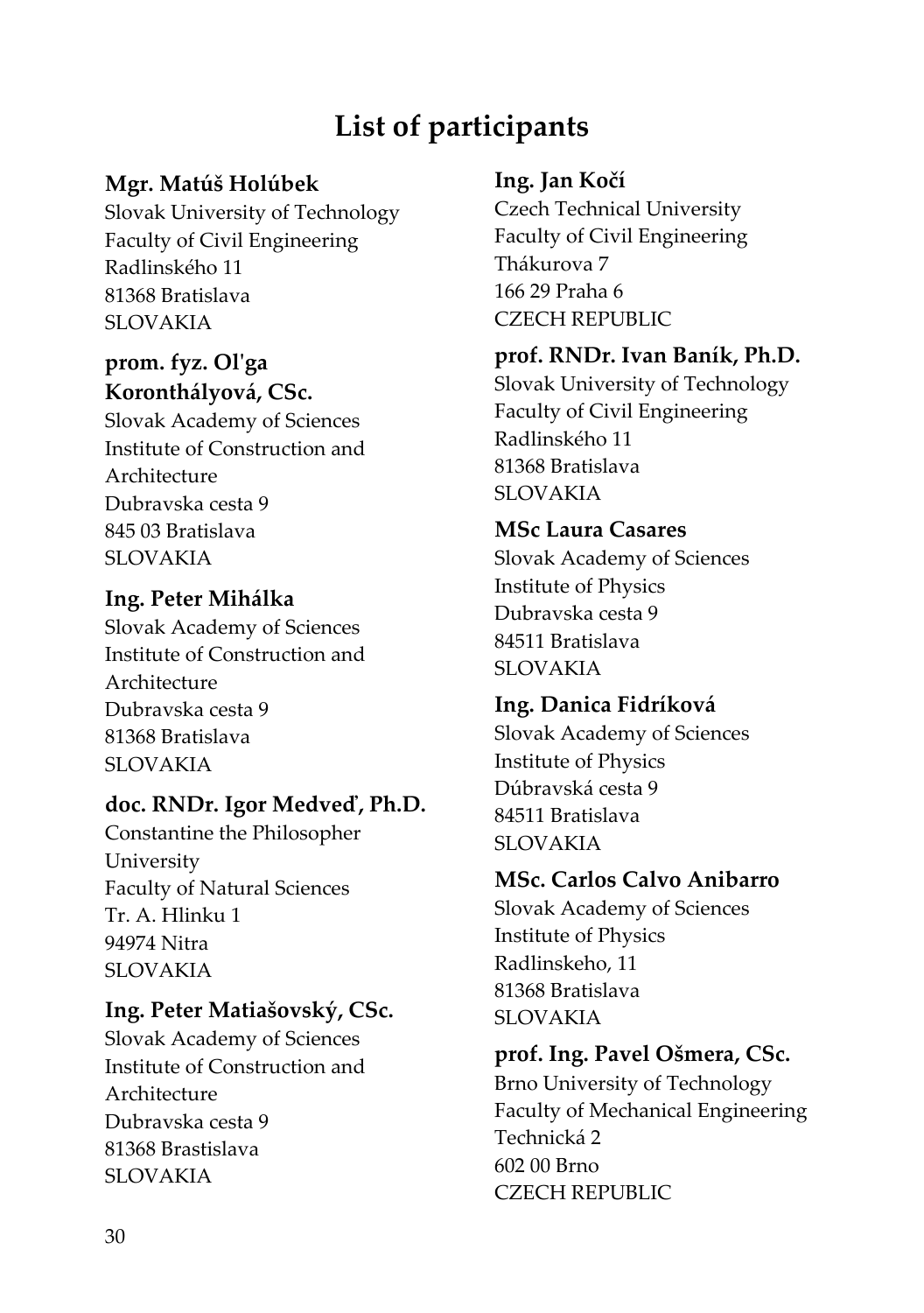### **prof. Mgr. Jan Toman, DrSc.**

Czech Technical University Faculty of Civil Engineering Thákurova 7 166 29 Praha CZECH REPUBLIC

### **doc. RNDr. Jozefa Lukovičová, Ph.D.**

Slovak University of Technology Faculty of Civil Engineering Radlinskeho 11 81368 Bratislava SLOVAKIA

### **prof. Ing. Robert Černý, Dr.Sc.**

Czech Technical University Faculty of Civil Engineering Thákurova 7 166 29 Praha CZECH REPUBLIC

### **doc. Ing. Juraj Veselský, Ph.D.**

Slovak University of Technology Faculty of Civil Engineering Radlinského 11 81368 Bratislava SLOVAKIA

### **doc. Ing. Jiří Vala, CSc.**

Brno University of Technology Faculty of Civil Engineering Žižkova 17 602 00 Brno CZECH REPUBLIC

### **Ing. Zbyšek Pavlík, Ph.D.**

Czech Technical University Faculty of Civil Engineering Thákurova 7 166 29 Praha 6 CZECH REPUBLIC

### **Assoc. Prof. Janusz Zmywaczyk, Ph.D., DSC. Eng.**

Military University of Technology Institute of Aviation Technology Kaliskiego 2 00‐908 Warsaw POLAND

### **Mgr. Ján Ondruška**

Constantine the Philosopher University Faculty of Natural Sciences Tr. A. Hlinku 1 94974 Nitra SLOVAKIA

### **Assoc. Prof. Piotr Koniorczyk, Ph.D., DSc. Eng.**

Military University of Technology Institute of Aviation Technology Kaliskiego 2 00‐908 Warsaw POLAND

### **Mgr. Jana Moravčíková**

Constantine the Philosopher University Faculty of Natural Science Tr. A. Hlinku 1 949 74 Nitra SLOVAKIA

### **doc. RNDr. Ing. Stanislav Šťastník, CSc.**

Brno University of Technology Faculty of Civil Engineering Žižkova 17 602 00 Brno CZECH REPUBLIC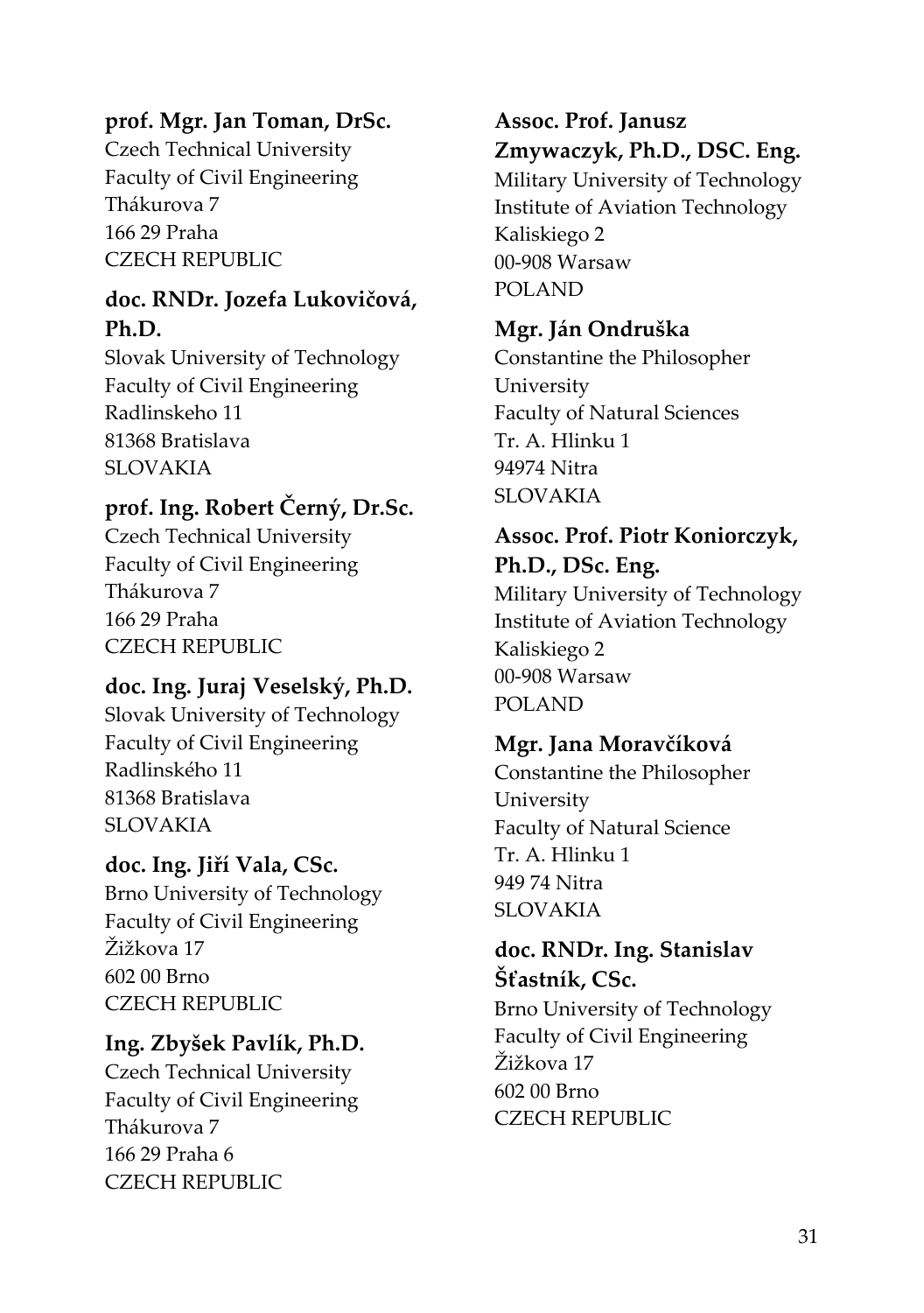### **RNDr. Anton Trník, Ph.D.**

Constantine the Philosopher University Faculty of Natural Sciences Tr. A Hlinku 1 949 74 Nitra SLOVAKIA

#### **Ing. Ludovit Kubicar, Dr**

Slovak Academy of Sciences Institute of Physics SAS Dubravska cesta 9 845 11 Bratislava SLOVAKIA

### **Ing. Vlastimil Boháč, CSc.**

Slovak Academy of Sciences Institute of Physics, SAS Dúbravská cesta 9 845 11 Bratislava 45 SLOVAKIA

### **Ing. Danica Fidríková**

Slovak Academy of Sciences Institute of Physics Dúbravská cesta 9 84511 Bratislava SLOVAKIA

### **Bc. Lenka Hřebenová**

Brno University of Technology Faculty of Chemistry Purkyňova 118 612 00 Brno CZECH REPUBLIC

### **prof. Henryk Sobczuk, Ph.D.**

Lublin University of Technology Faculty of Environmental Enginering ul. Nadbystrzycka 40B 20‐618 Lublin POLAND

#### **Eng. Zbigniev Suchorab, Ph.D.**

Lublin University of Technologyr... Faculty of Enviromental Engineering Nadbystrzycka 40B Str., 20‐618 Lublin POLAND

#### **Ing. Viliam Vretenár, PhD.**

Slovak Academy of Sciences Institute of Physics Dúbravská cesta 9 84511 Bratislava SLOVAKIA

### **Prof. Ing. Oldřich Zmeškal, CSc.**

Brno University of Technology Faculty of Chemistry Purkyňova 118 612 00 Brno CZECH REPUBLIC

#### **Prof. Andrzej Panas, Ph.D., DSc. Eng.**

Military University of Technology Faculty of Mechatronics gen. S. Kaliskiego 2 00‐908 Warsaw POLAND

### **Jaroslav Nováček**

Brno University of Technology Faculty of Civil Engineering Technology institute of building materials and components Veveří 95 60200 Brno CZECH REPUBLIC